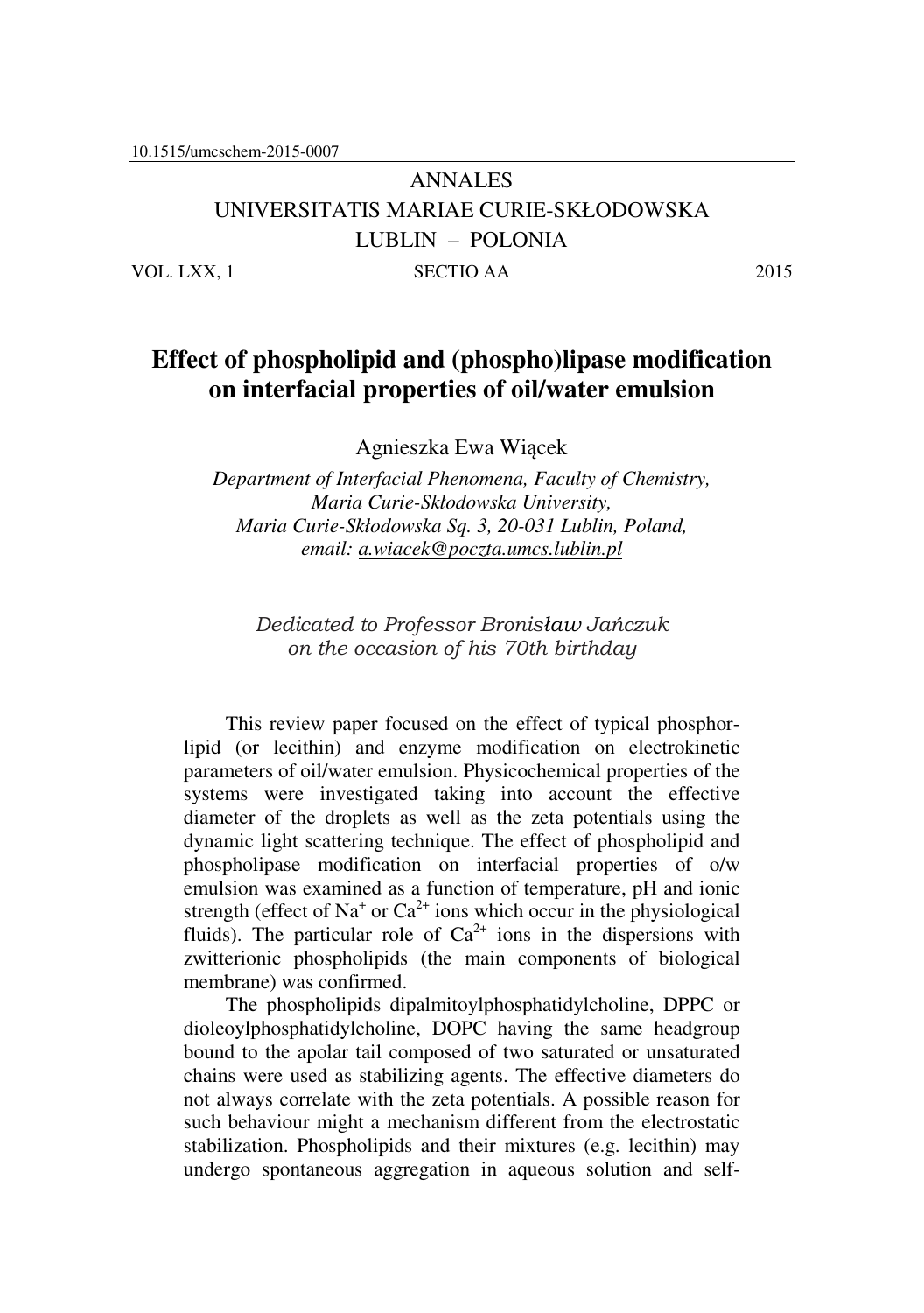organize into liposomes, which possess different sizes and surface affinities. These unique behaviours of phospholipid dispersion can be controlled using the investigated parameters. These findings are expected to increase in importance as phospholipid systems see more use in self-assembly applications.

The other aim of the paper was the comparison of the enzyme phospholipase influence on lipid hydrolysis in the o/w emulsion environment. The work is the study which presents the twofold effect of ethanol dipoles on phosholipid hydrolysis. It is believed that the enzyme effect on the phospholipid aggregation behaviour at the oil-water interface will be helpful for understanding different biological phenomena.

*Keywords:* dynamic light scattering**,** phospholipid, phospholipase, zeta potential, effective diameter.

### 1. INTRODUCTION

With biotechnological and pharmaceutical applications in mind the electrokinetic phenomena and interfacial properties of the dispersed systems in the presence of lipids or phospholipids, as well as effects of phospholipases are important for the occurring processes. Phospholipids appear very appropriate because they are principal components of cell membranes. Due to amphiphilic molecules phospholipids are applied as efficient, lipophilic emulsifiers and stabilizers. On the other hand, the phospholipid liposomes are used as intercellular transport tools for vitamins, drugs, proteins, controllers of hydrophobic-hydrophilic balance, catalysts, sensors and wetting enhancers [1-6]. Generally in the phospholipid dispersed systems zeta potential (surface charge), particle size, temperature, pH and ionic strength are important parameters for their characteristics and stability. The pH and ionic strength changes induce those in the electrical charge of phospholipid layer or liposome surface. This is due to the fact that the phospholipid molecule contains –PO– and  $-N(CH<sub>3</sub>)<sub>3</sub>$  groups, which are in equilibrium with H<sup>+</sup> and OH<sup>-</sup>, as well as other ions present in the solution. In the phospholipid dispersion vesicles could be also formed owing to the fact that most phospholipids undergo spontaneous aggregation in water or in aqueous electrolyte solution if shaken. Effect of phospholipid on interfacial properties of dispersed system can be modified by one or a few parameters to obtain interesting results with emphasis on the unique phospholipid phenomena.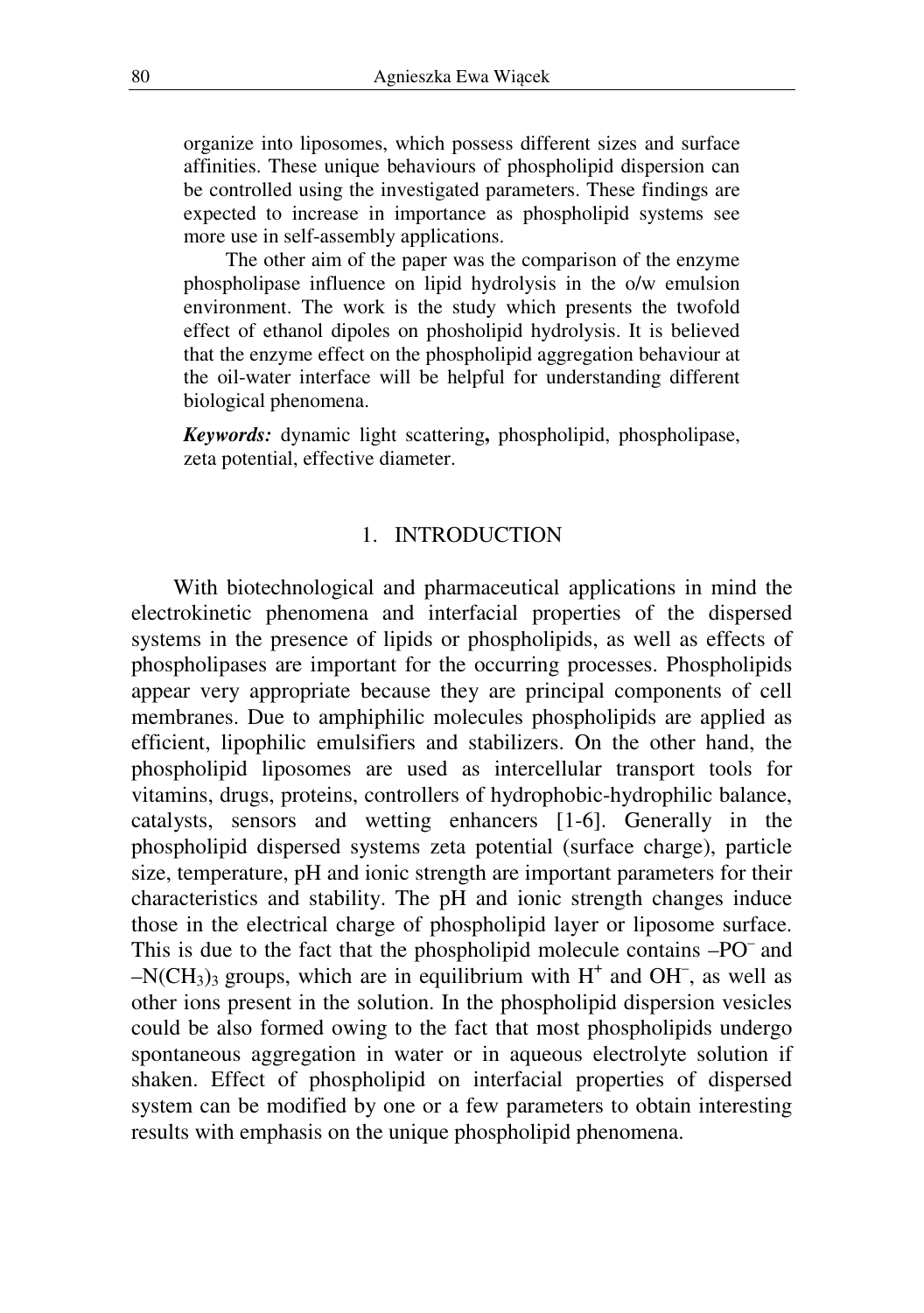This review describes dynamic light scattering, electrophoresis and turbidity measurements of a series of system with phospholipids, which is closest to the concentrations and components of biological relevance. The observation of the changes in droplet size and zeta potentials is a necessary requisite to get information about the complex emulsions stability and possibility of application. The changes are explicable in terms of expected physical principles useful for comparison with the results of other techniques and past experimentation. Physico-chemical properties are important in such systems because are they connected with their biocompatibility. It seems interesting to consider the possibility of functionalizing the model dispersions with the membrane-active biomolecules as the systems of biological significance with the desired biocompatibility. Such investigation of multicomponent lipid-base dispersions is still lacking, because the electrokinetic phenomena on different interfaces are still not well recognized.

It is well-known that dispersion systems with (81hosphol)lipids or (81hosphol)lipids aggregates are very useful as delivery vehicles for drugs and enzymes. On the other hand, enzymes are very sensitive to environmental parameters and chemical characterization of different phospholipid aggregates is necessary to understand their biological efficiency fully [7-12]. The investigated systems are a satisfactory base for biotechnological research. Following this we continued work by investigating the lipid dispersion system with phospholipases. Studies on phospholipases shed light on some of their molecular structure properties, conformational changes occurring in the presence of lipids and phospholipids, 81hosphol of the enzymes existing at interfaces and characteristics of dispersion systems at all. The important aspect of enzyme investigations in dispersion systems is interfacial state of the substrate, i.e. a different form of aggregates: micelles, vesicles or liposomes. Various mechanisms of enzymes adsorption at the surface of aggregated substrate particles (oil droplets, lipid bilayers or monomolecular lipid films) can result from the substrate specificity [13-17]. After adding lipase, electrostatic repulsion may occur between the negatively-charged active site of the enzyme and the ionized fatty acids originating from hydrolysis. The phospholipases are activated at the interface between the water and phospholipid layer surfaces. Much higher phospholipases enzyme activity is observed at such interfaces as vesicles, monolayers or bilayers than in isotropically dispersed phospholipids [16, 17].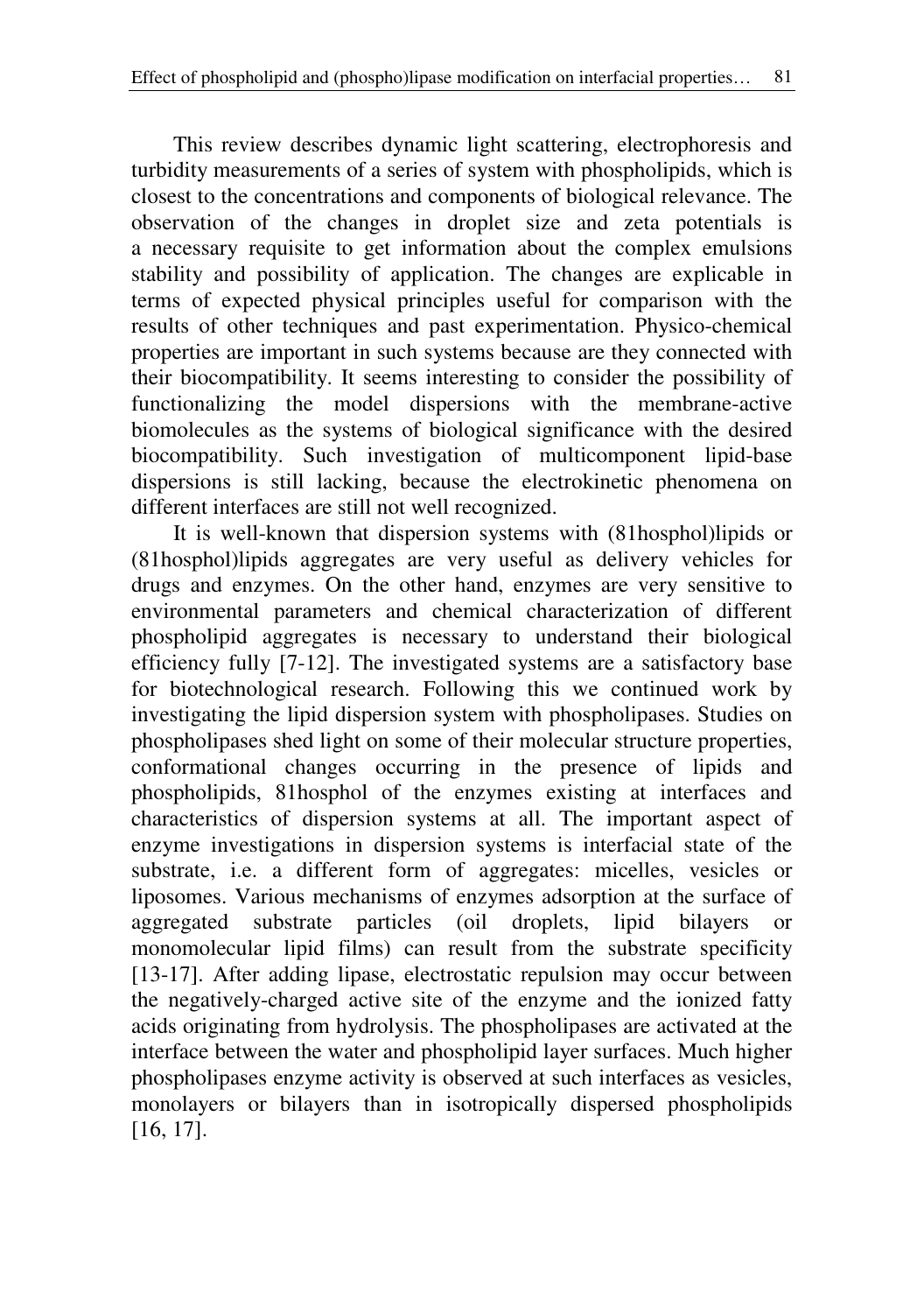Phospholipid monolayers are used as model systems to study in general stereospecific reactions, which enable structural control at the living cells interfaces. The results observed for the hydrolysis of typical phospholipids (DPPC or DOPC) proved that the systems with  $PLA_2$  are very sensitive to the conditions and experiment environment because of its stereoselectively. For the reason that enzymes are active especially at the interfaces their action should also reflect in the electric potential changes. The enzyme activity can be evaluated by changing the dispersion composition [18-23].

The experimental findings were supported by calculation of the electric charge in the shear plane of electrical double layer. Having determined zeta potentials and droplet diameters, the electric charge can be calculated in the presence and absence of the enzyme. As a result it is possible to evaluate the effect of the enzyme on kinetic dispersion characterization. Specific 82hospholipid systems have been studied rarely, although they are often found in natural and synthetic products. By employing a few methods a number of lipid dispersed systems of potential biological application have been characterized. In this way, we hope to emphasize and better understand the processes occurring in biological cells [24-36].

#### 2. MATERIALS AND METHODS

The main materials used in this research were phospholipids 1,2-Dipalmitoyl-*sn*-glycero-3-phosphocholine, DPPC and 1,2-dioleoyl-*sn*glycero-3-phosphocholine, DOPC (both 99% pure). The phospholipids were purchased from Sigma-Aldrich Chemical Co. (USA). *n-*tetradecane (>99%) was from Fluka (Germany). The substances were used as obtained without purification. The used concentration of DPPC and DOPC gave the same monolayer or bilayer coverage of oil droplets regarding 50  $\AA^2$  for the crosssection surface of DPPC molecule and  $87.9 \text{ Å}^2$  for the DOPC molecule. To compare in measurements the mixture of phospholipids was also used, e.g. cosmetic lecithin. It was purchased from ICHEM Poland. Purity of cosmetic lecithin was investigated by HPLC and Mass Spectroscopy techniques. The main component was phosphatidylcholine (75%), triglycerides (14 %), aliphatic acids (2%), amount of other phospholipids (e.g. cholesterol) was about 9%.

The enzyme phospholipase  $A_2$  (PLA<sub>2</sub>) (from *hog pancreas*) was obtained from Fluka and also used as received. The activity of used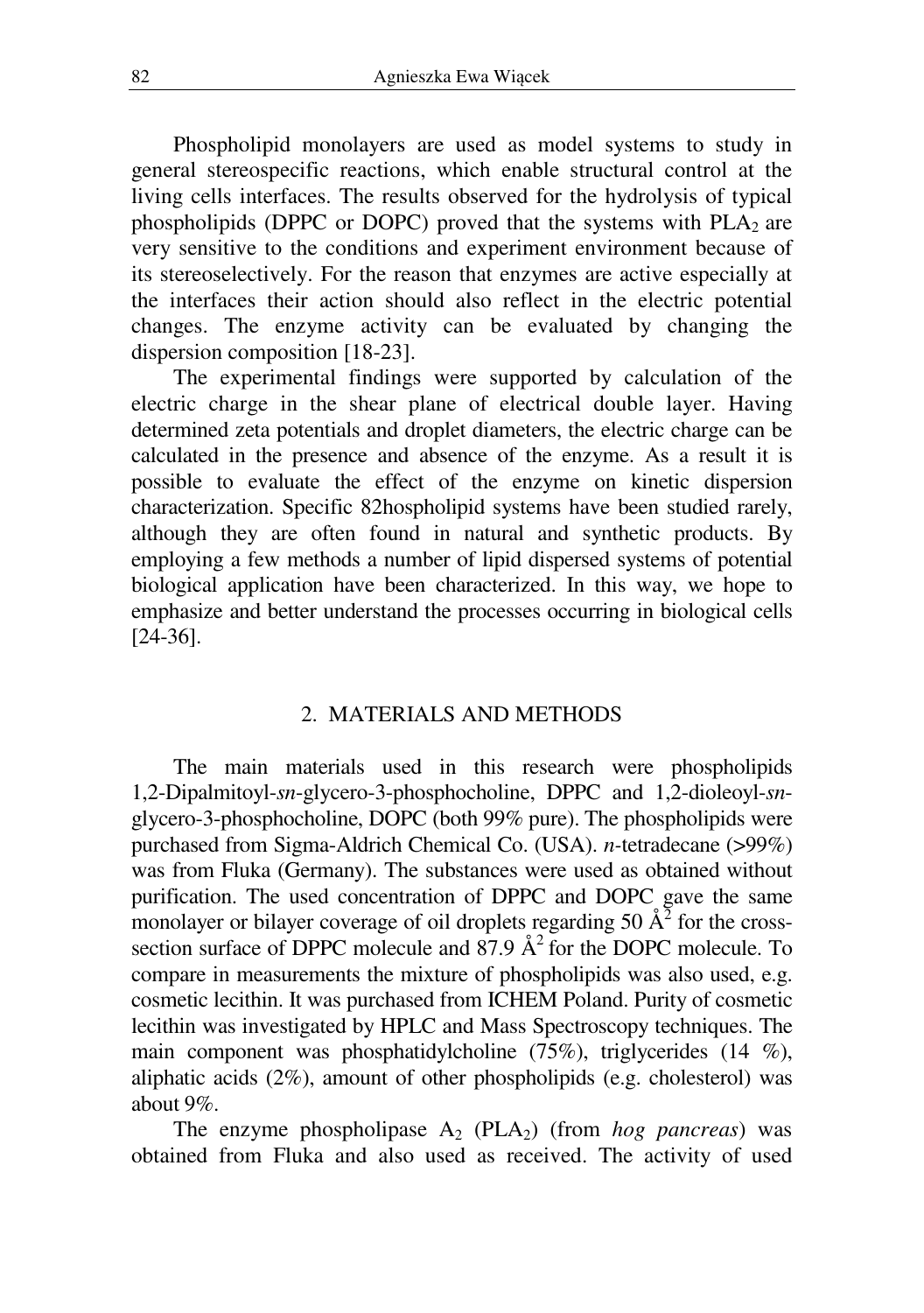enzyme PLA<sub>2</sub> at pH 8 and  $37^{\circ}$ C was 200 U/mg. That means that enzyme hydrolyzes 200 µmol of 3-*sn*-phosphatidylcholine per one minute (in the presence of  $Ca^{2+}$  millimolar amount for phospholipase). In the experiments the phospholipids amount was much lower and hence one may expect that the hydrolysis process should be fast. The appropriate amount of enzyme was added 1 min before the end of the emulsion homogenization (which lasted 10 min at 10,000 rpm) to obtain its final concentration 2  $U/cm<sup>3</sup>$ . The incubation time of enzyme (1 min) was chosen in order to assure the enzyme binding to the phospholipid molecules. The pH 8 was adjusted by the addition of NaOH (POCh S.A., Poland) to study the effect of enzyme in the optimal environment. Also, the effect of ions 1 mM NaCl and 1mM CaCl<sub>2</sub> was investigated. NaCl and CaCl<sub>2</sub> were analytical grade reagents (POCh S.A., Poland).

# *2.1. Effective diameter and zeta potential measurements*

The definition of dispersion systems (e.g. emulsions ) is based on the size characteristic of the structure. Well-formulated emulsions should display a narrow size distribution in the 1-1000 nm range. Larger droplets and the increase of their number in time can be the indicator of physical instability. Generally, the size is considered a major issue for biotechnological, medical and pharmaceutical applications since it greatly influences the *in vitro* and *in vivo* studies.

The particle size and multimodal size distribution of the suspensions were measured by the dynamic light scattering (*DLS*) method (also known as photon correlation spectroscopy, *PCS* or quasi-elastic light scattering, *QELS*) using a Zeta Plus Zetameter (Brookhaven Instruments Corporation, USA) at times 5, 15, 30, 60, 120 min and 24 h after emulsion preparation. Dynamic light scattering *DLS* is the powerful method for measurements of nanoparticle system size. *DLS* measures the fluctuation of the scattered light intensity caused by a random movement of the particles or droplets considered as spherical systems. As it is well known, the method provides information on the size distribution of the dispersed particles by analysis of the autocorrelation function of the laser light scattered by the particles undergoing Brownian motion. The method can also be used for the investigation of the state of charge at the liquidliquid or solid-liquid interface. From the oscillations of the autocorrelation function the electrophoretic mobility distribution can be also obtained. All experiments (besides effect of temperature) were performed at  $20 \pm 1$ °C, and the average results of minimum ten repeated runs were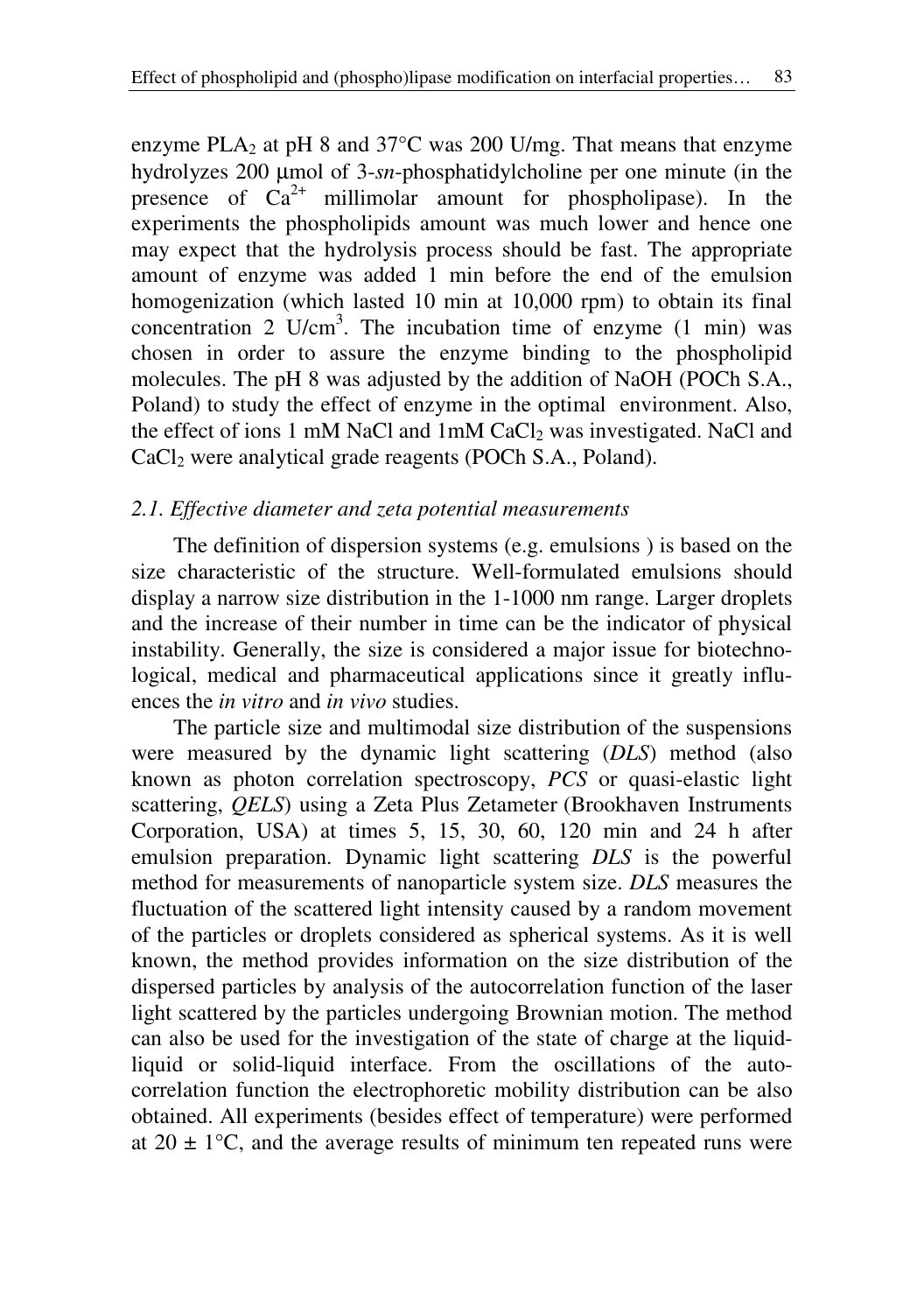calculated. The zeta potential was evaluated from the electrophoretic mobility data [26, 32].

#### *2.2. Preparation of emulsions*

The emulsions were prepared as follows: *n*-tetradecane was dispersed in DPPC, DOPC or cosmetic lecithin/electrolyte solution (or ethanol solution) by mechanical stirring at 10 000 rpm for 10 min (Heidolph Homogenizer) at natural pH or pH 8 at 20 and  $37^{\circ}$ C  $\pm 0.5^{\circ}$ C. The pH value of emulsions was regulated by adding a suitable amount of 0.1 M NaOH and was measured using a pH-meter (Mettler Toledo, Switzerland). The effective diameters were determined by means of Brookhaven Zetameter. If the system is polydisperse, the effective diameter weighed by intensity is a value calculated from the averaged intensity of the scattered light by each particle [26]. In the series of experiments with the enzyme, the enzyme was added after 9 min of the emulsion homogenization. After next 1 min of the emulsion homogenization the effective diameters were determined as a function of time up to 2h. It appeared that in most systems this time was sufficient to achieve the 'electrokinetic equilibrium'. For most emulsions two measurement runs of the electrophoretic mobility were taken with five cycles in each run. The zeta potential was calculated from the mobility data [26] and the reproducibility of the results was better than 5%.

#### 3. RESULTS

#### *3.1. Effect of phospholipid*

Dipalmitoylphosphocholine, DPPC (area per molecule,  $S = 50\text{\AA}^2$ ) and dioleoylphosphocholine, DOPC (area per molecule,  $S = 87.9 \text{ Å}^2$ ) are the representatives of very important biologically phospholipids, saturated and unsaturated respectively. Their structures are presented in Figs. 1 and 2.



Fig. 1. Molecular structure of DPPC (1,2-dipalmitoyl-*sn*-glycero-3-phospho choline).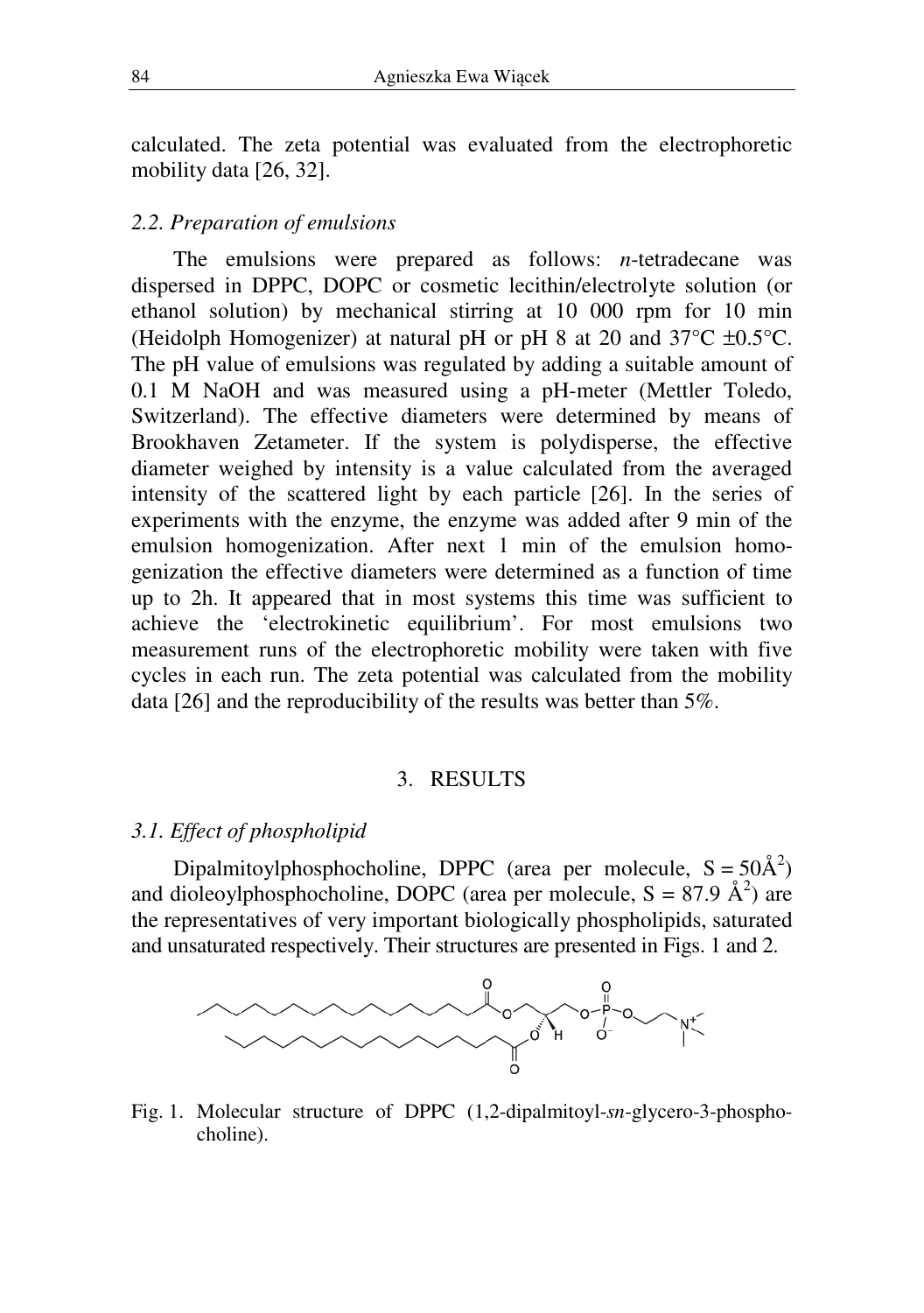The phospholipids differ from each other in the presence in the dioleoylphosphocholine, DOPC molecule one double –CH=CH– bond in each of the fatty acid acyl chains. In addition to the variety of lyotropic phases, phosphatidylcholines exhibit rich thermotropic phase behaviour.



Fig. 2. Molecular structure of DOPC (1,2-dioleoyl-*sn*-glycero-3-phospho choline).

The presence of cis double bonds in acyl chains causes the greatest decrease of the liquid crystalline-to-gel transition temperature, in this case from about 41<sup>o</sup>C to –20<sup>o</sup>C. Due to the low  $T_m$  dioleoylphosphocholine aqueous solutions exhibit a fluid phase throughout the temperature range studied. Depending on the solution pH a variety of phospholipid configurations can be envisaged to determine in what way the apolar tails are arranged (horizontally or vertically) with the polar heads directed either towards or away from the oil droplets [37]. Considering the effect of phospholipid modification on the electrokinetic potential of oil/water emulsions, there should be noticed that their molecules are zwitterions in the aqueous medium [38, 39]. Even though in the wide pH range both phospholipids have a zero net electric charge, their charged groups or electron–donor atoms can interact with charged substrates or with water dipoles [40, 41]. On the other hand, cis double bonds make DOPC molecules less rigid and explain its larger area, compared to the DPPC area per molecule [42, 43]. The authors [44], investigated the phase transitions of phospholipids (e.g. DPPC and DOPC) bilayers in a range of temperatures from 20°C to 60°C by AFM measurements. The layer fluidity increase is possible by regulating the lipid composition through changes in the degree of saturation and chain length. It is very useful because increase in the membrane fluidity is necessary for the optimal physiological function [44, 45].

The properties of the systems with phospholipid are sensitive to the conditions and environment in which the experiments are conducted. Electrolyte and pH affect specially the dispersion zeta potential. They are also characteristic of a physiological medium. The phospholipid molecules are zwitterionic and in quite a large pH range they do not possess net charge [40]. Though, the changes of electrokinetic parameters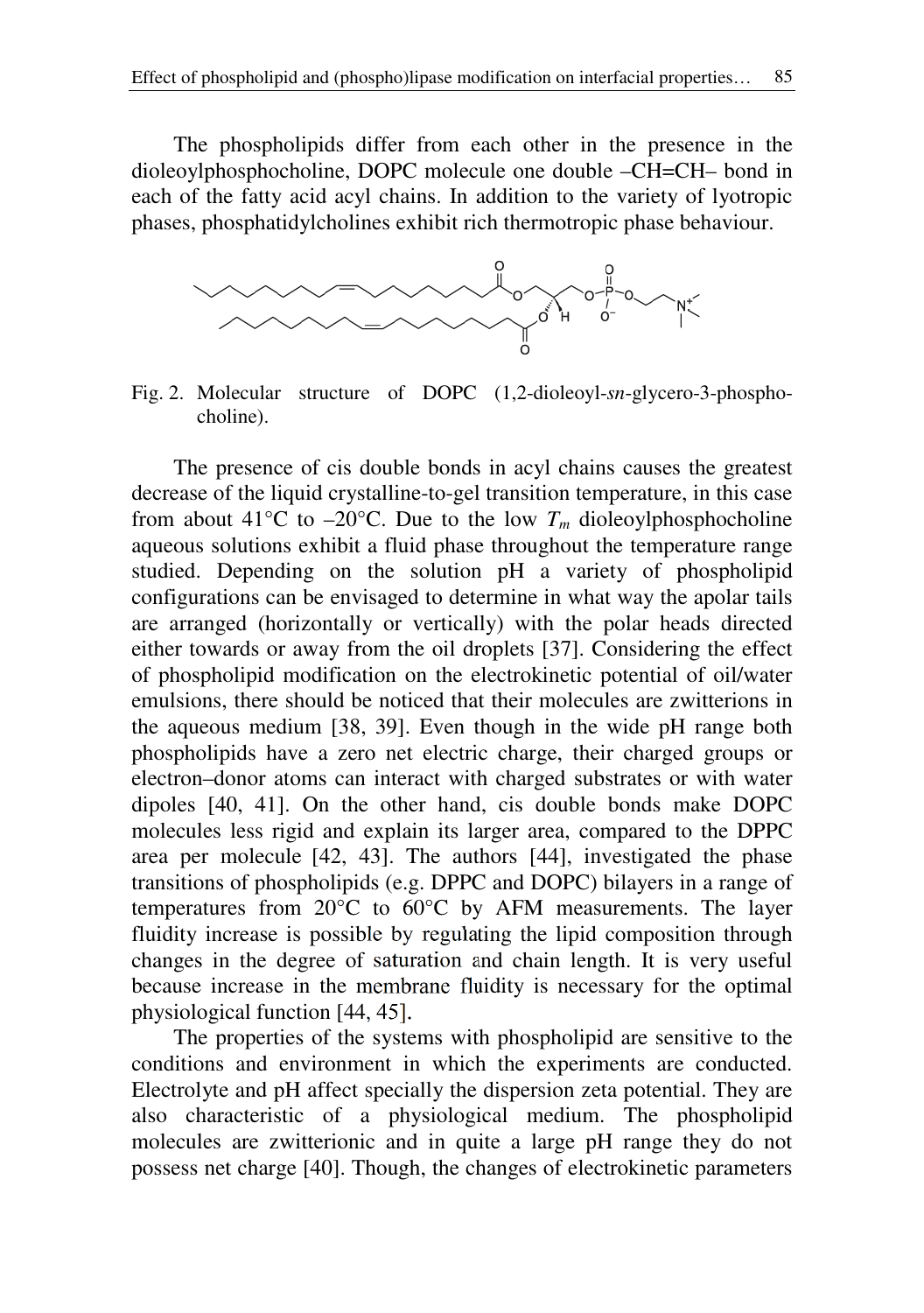may also result from ionic strength dependent on changes in orientation of the polar head of phospholipid molecules. Depending on the kind of electrolyte and its concentration behaviour of phospholipid molecules is different and could create various DPPC aggregates in the system.



Fig. 3. Effective diameter of DPPC (or cosmetic lecithin) aggregates as a function of concentration of NaCl solution at 20°C.

In Figs. 3 and 4 effective diameters and zeta potentials of DPPC (or cosmetic lecithin) vesicles in the NaCl solution are presented. Na<sup>+</sup> ions can be bounded to the phosphate groups of phospholipid and slightly reduce the zeta potential of the phospholipid vesicles. This effect increases with the electrolyte concentration increase in both cases, for one phospholipid, DPPC and also for the mixture of phospholipids. This is a significant difference in the properties of the systems with DPPC or cosmetic lecithin presence in the NaCl electrolyte solution. The size of cosmetic lecithin vesicles increases with the electrolyte concentration in the range  $10^{-3} - 10^{-1}$  M of NaCl and are twice higher than the size of DPPC vesicles. For 1M NaCl the size of both kinds of vesicles are comparable. In Fig. 3 it can be also seen that the most stable vesicles in the NaCl solution were obtained for zwitterionic DPPC although low values of zeta potential (see Fig. 4). On the basis on these results, it may be concluded that the phospholipid vesicles dispersed in the solution stabilize the system mainly as a consequence of steric stabilization.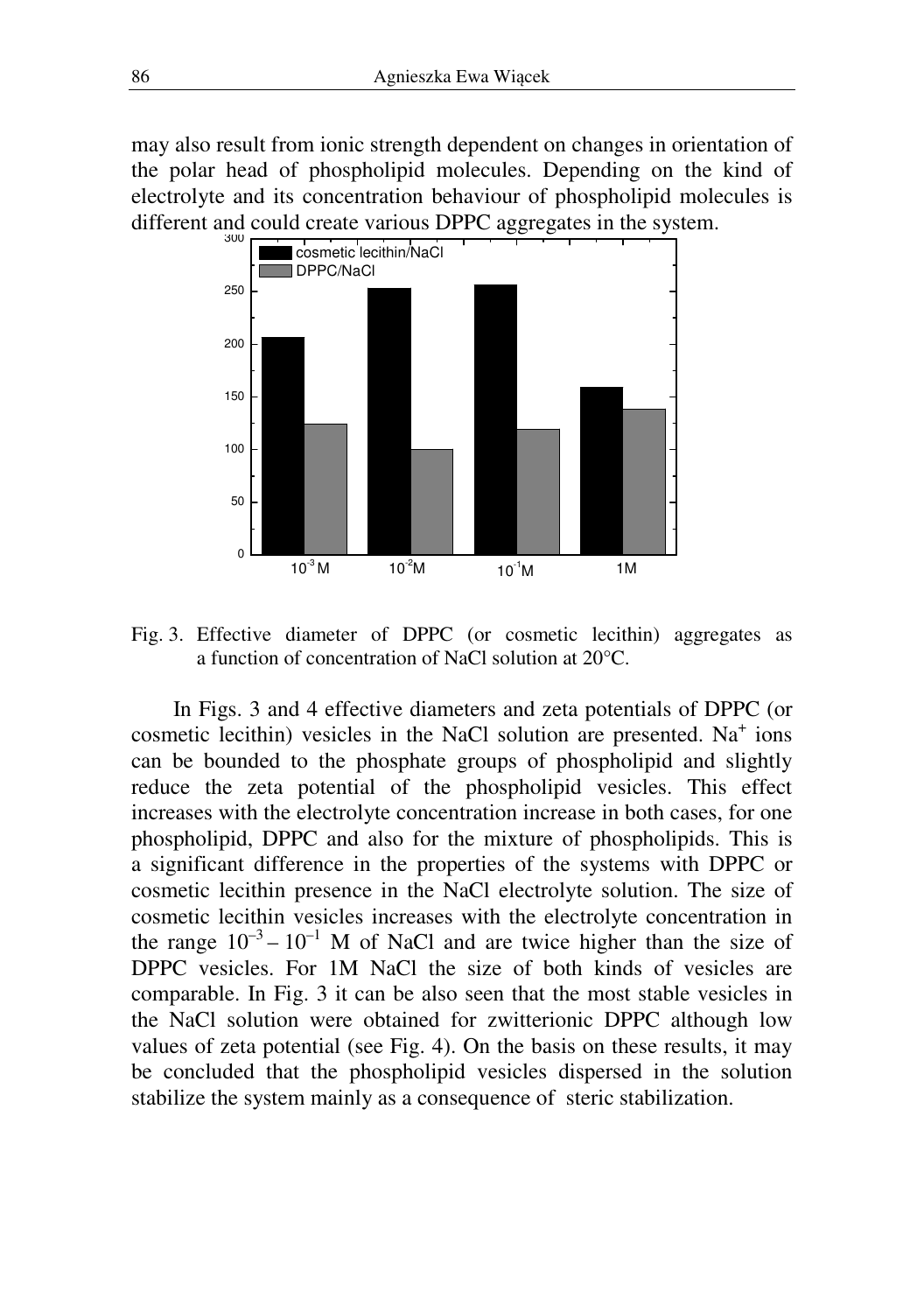

Fig. 4. Zeta potential of DPPC (or cosmetic lecithin) aggregates as a function of concentration of NaCl solution at 20°C.

On the other hand, monovalent cations adsorbing at the hydrophilic part of phospholipid vesicles decrease the negative zeta potential as a consequence, less negative residual charge is present on the phosphorlipid layer surface. The zeta potential decreases with the increasing electrolyte concentration and compression of the double layer thickness takes place. This effect is clearly visible for the cosmetic lecithin vesicles in the NaCl solution. For DPPC dispersions the effect is the same, but to a lesser extent. Surprisingly, similar values of zeta potential of both kinds of phospholipid vesicles were obtained for the 0.1 M NaCl solution.

Finally, the role of mono-, bi- and trivalent cations on the turbidity and transmittance of the investigated systems with the cosmetic lecithin aggregates was investigated. It follows from the experimental studies that the liposomes of each phospholipid had negative zeta potentials and generally, the addition of electrolyte reduces the zeta potential. The similar situation is observable for turbidity measurements. The presence of bivalent cations decrease the value of turbidity from 90 % to 61.8 %, and the presence of  $La^{3+}$  cations causes the highest decrease from 90 % to 57 %. The effect of increasing ionic strength on transmittance is of course opposite to the above described effect. It should be also stressed that the effect of ionic strength is very important for lipid dispersion from a biotechnological point of view. Physiological ions (e.g  $Na<sup>+</sup>$  or  $Ca<sup>2+</sup>$ ions) can interact with a negative part of the polar head group. It follows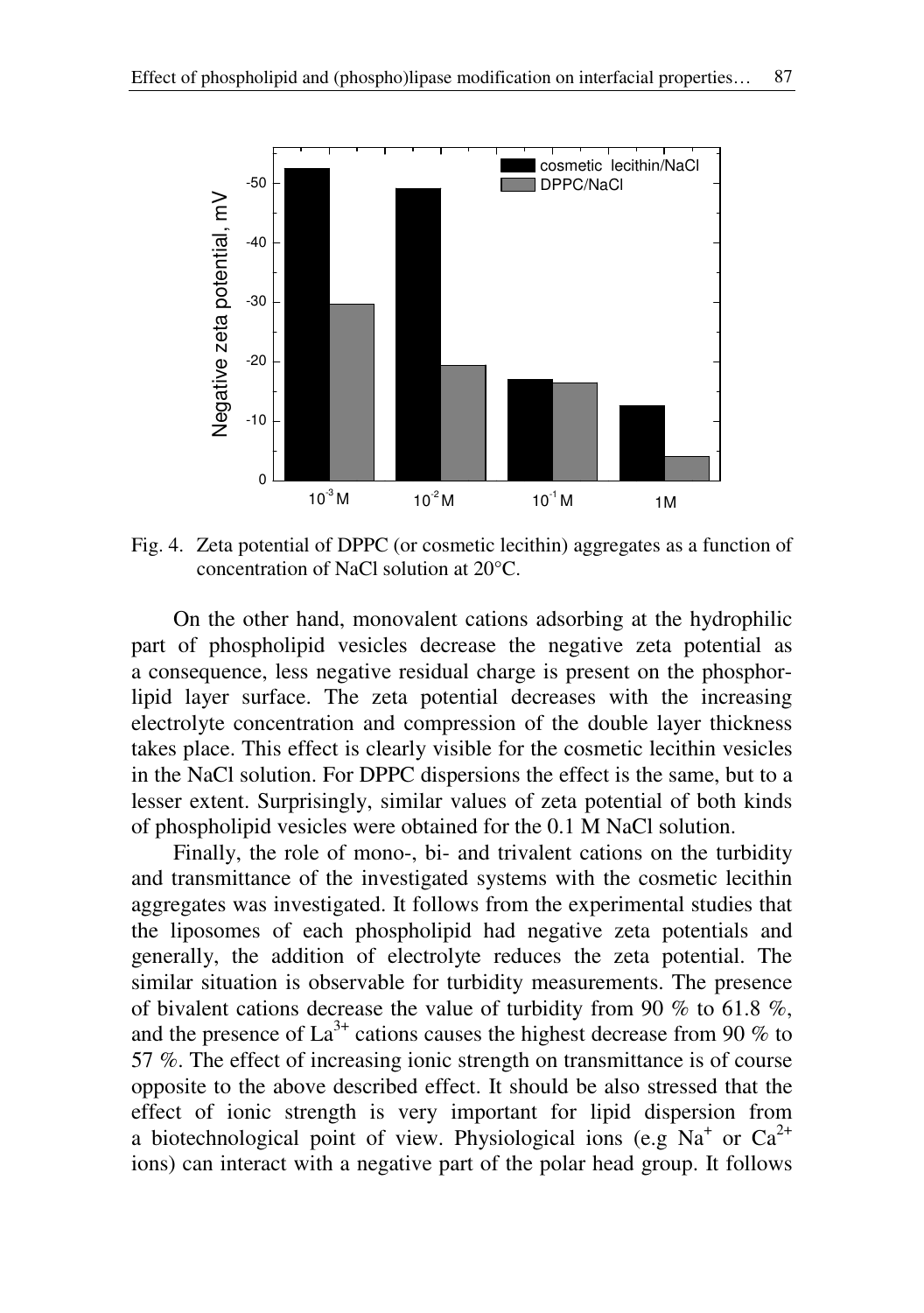from the molecular simulation [46] and also from the experimental studies [47] that roughly two phospholipid molecules are bound to one Na<sup>+</sup> cation which loses many of its coordinating water molecules. Figaszewski and co-workers suggested that  $Na<sup>+</sup>$  can be bounded to the phosphate groups of phosphatidylcholine, thus weakening the internal salt linkage between the phosphate and trimethylammonium groups [48].



Fig. 5. Relationship of zeta potential vs. transmittance (or turbidity) for the cosmetic lecithin aggregates in  $10^{-2}$  M electrolyte.

On the other hand, the binding of ions to phospholipid vesicles is interesting considering characteristics of phospholipid layer. Bartucci and co-workers [49] using the electron spin resonance spectroscopy studied the effect of high electrolyte concentration (up to 3M) on the unilamellar phospholipid vesicles. They found that the main transition of phosphatidylcholine was not affected. However, in 1 M electrolyte at  $pH = 3$  the pretransition disappeared and at  $pH = 5$  it was shifted from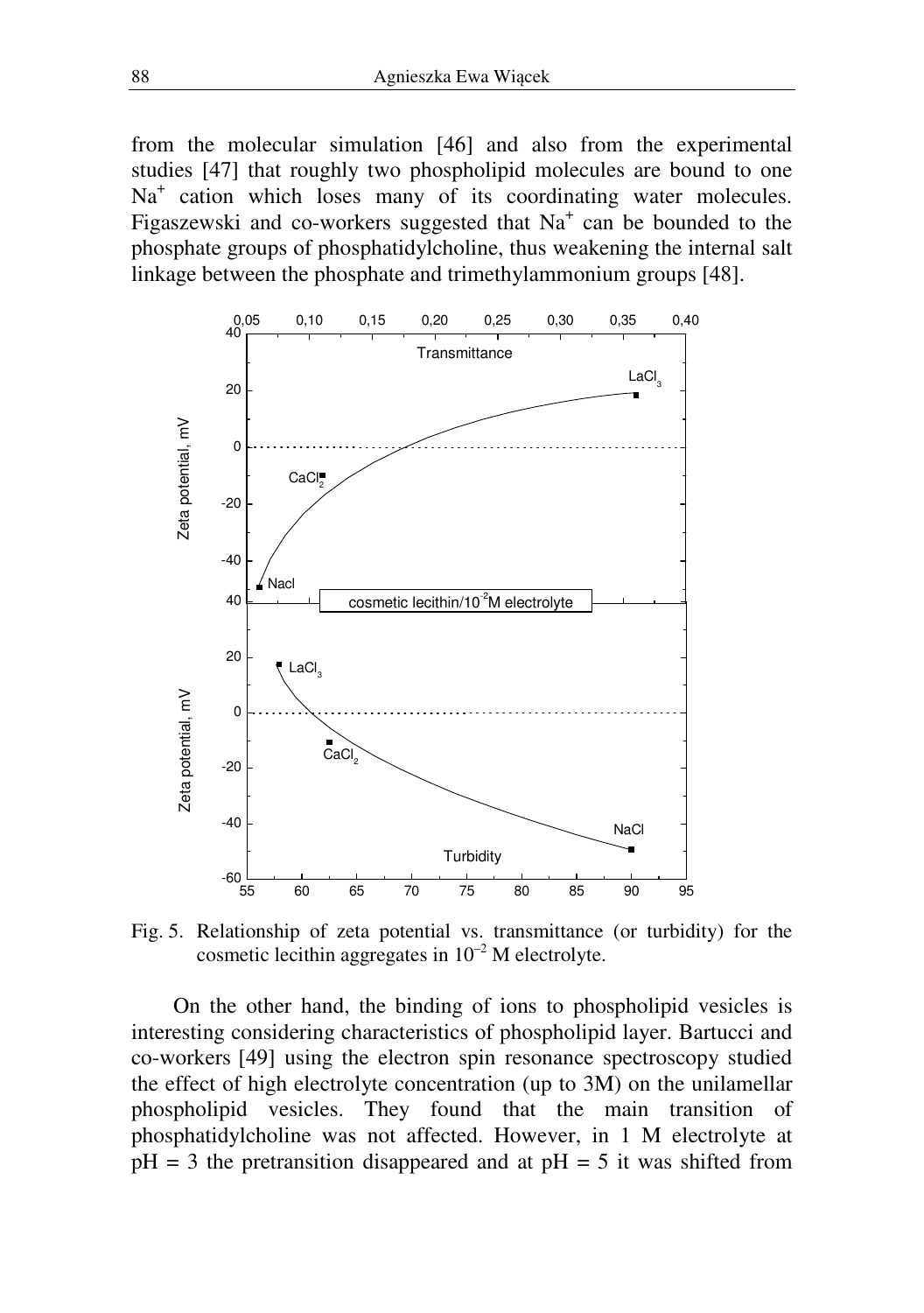25°C to 31°C. Moreover, Makino and co-workers [50] suggested that the polar head of phospholipid can reorient depending on the temperature and ionic strength which appeared in the zeta potential changes. Summing up, it may be concluded that the behaviour of the discussed phospholipid systems closely depends on the kind of environment (electrolyte concentrations and ions valence) and is strictly connected with behavior of emulsion systems with phospholipid.

Depending on the kind of electrolyte and its concentration phospholipid molecules behaviour is different and the formation of various phospholipid aggregates in the system is possible. In the *n*-tetradecane/electrolyte emulsions hydrophobic tails of the phospholipid molecule are immersed in the oil droplets. It is obvious, that for the concentrations of phospholipid greater than the appropriate c.m.c., adsorption of fragmentary bilayer, bilayer or vesicles, not individual molecule on oil droplet is more possible. A probable scheme of phospholipid/oil interface is presented in Fig. 6.



Fig. 6. Scheme of probable *n*-tetradecane/phospholipid interface.

The phospholipid molecules presence usually increases the emulsion droplet size and decreases the zeta potential. On the basis of literature and the experimental results, it is concluded that the lower negative zeta potentials result from the positive  $-N<sup>+</sup>(CH<sub>3</sub>)<sub>3</sub>$  groups of phospholipids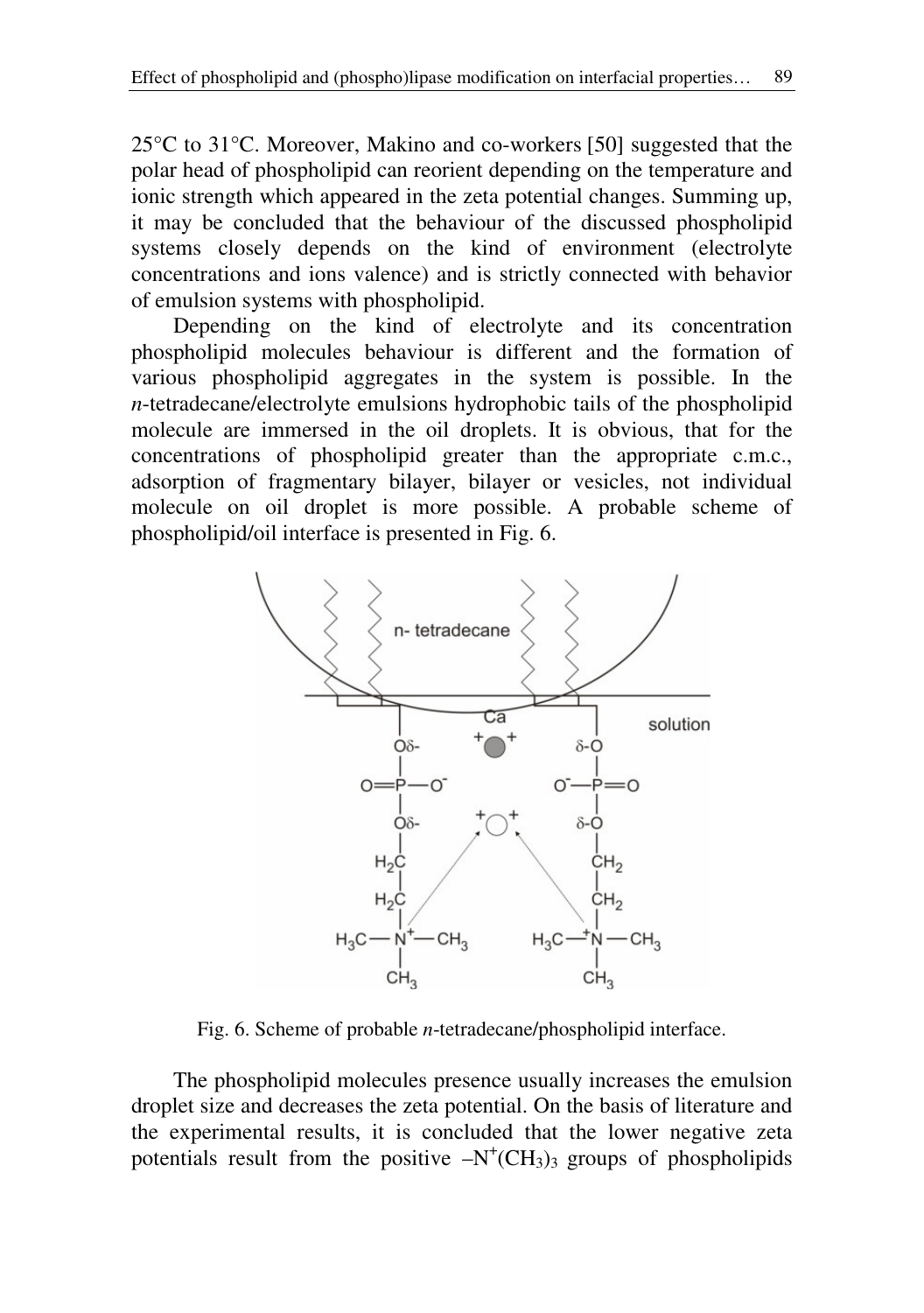present on the oil droplet surface and possibility of ordering of water dipoles. In the emulsion containing phospholipids at the oil droplets/water interface the lipids are aligned with their hydrophilic parts facing the water phase [28, 29, 38]. Since the concentration of phospholipid in this investigation was greater than the appropriate c.m.c., adsorption of its individual molecules rarely occurred.

Applied phospholipids prefer bilayer or vesicle structure, so it is possible that the fragmentary bilayer is present on the *n*-tetradecane droplets. Due to the random nature of the bilayer folding, the formation of vesicles is non-uniform in both shape and size.

It can be assumed that the measured zeta potential is only that of *n*-tetradecane/phospholipid dispersion or phospholipid vesicles themselves, but in both systems the phospholipid aggregates should possess analogous properties and influence on the zeta potential in the same way.

#### *3.2. Effect of temperature*

With the presented aim the effect of temperature for the phospholipid modified emulsion was investigated. Regarding temperature of phase transition of phospholipids and to simplify the results description of the effect of temperature was investigated only for the emulsions with DPPC and DOPC, excluding those with cosmetic lecithin. During temperature increase Leonenko et al. [44] observed several DPPC phase transitions with a broad main transition. For DOPC the AFM topography images showed at room temperature the formation of bilayer patches and in the range 37–40°C the expansion of fluid-phase bilayer. On the basis of the obtained results authors [44] stated that the electrostatic forces on DOPC were the same order of magnitude as for DPPC, hence the greatest difference between phospholipid behavior comes from the short-range forces. The major contribution to the layer structure changes is provided by those in steric forces [45]. Additionally, at room temperature the thickness of layer of both phospholipids is very similar. But with the temperature increase, the DOPC thickness was reduced as the effect of the increase of the phospholipid tails lateral mobility and significant decrease of repulsive forces.

The zeta potential from the electrophoretic mobility and effective diameters of *n*-tetradecane droplets with and without dispersed DPPC or DOPC (in electrolyte solution) were measured as a function of time at two different temperatures, 20 and 37°C. The addition of phospholipid decreases the initially negative zeta potential of the *n*-tetradecane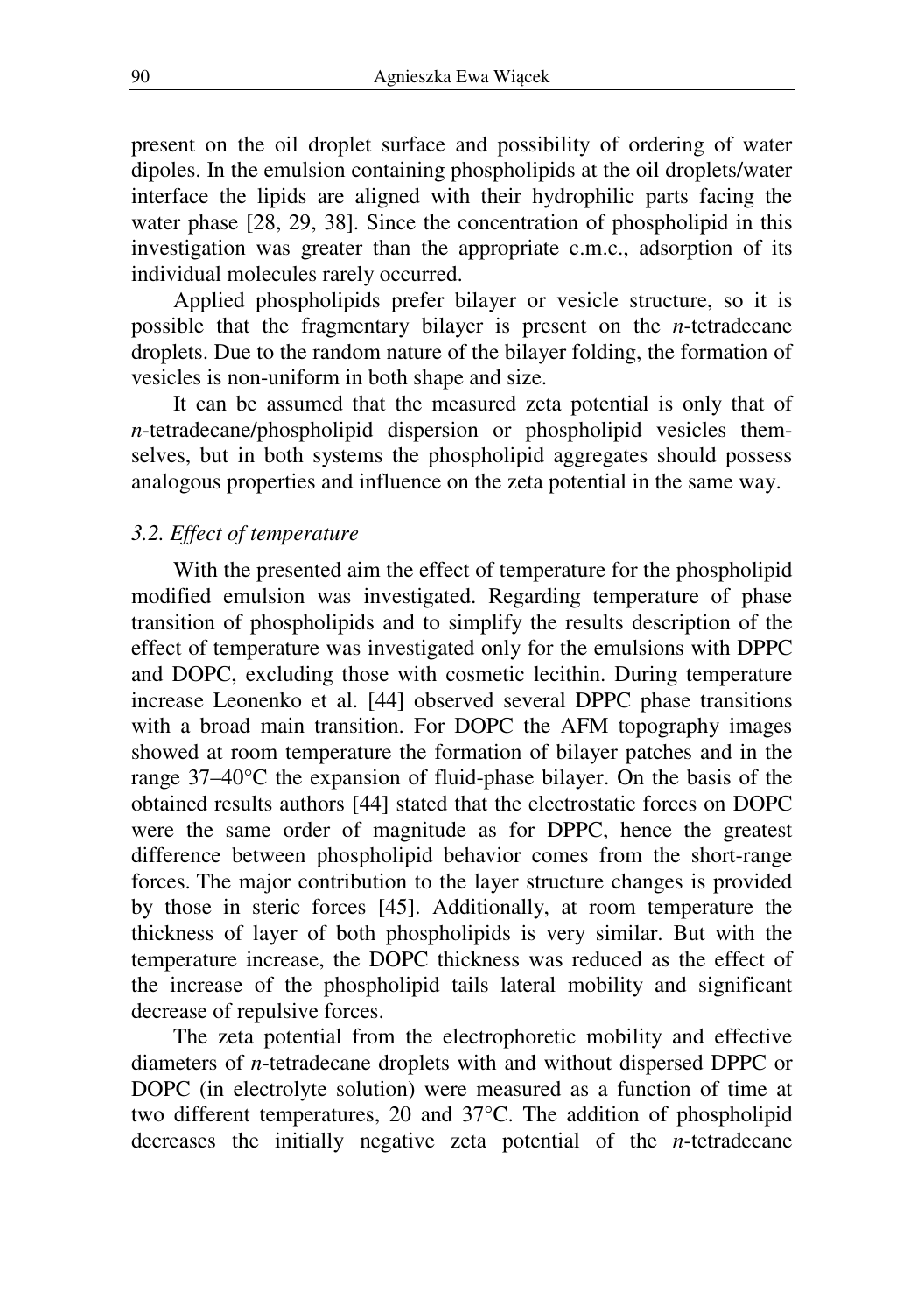emulsion, and this effect is more evident in the case of DPPC at a physiological temperature near its main temperature transition.



Fig. 7. Zeta potential of *n*-tetradecane droplets or *n*-tetradecane droplets with DPPC at 20 and 37<sup>o</sup>C as a function of time.

With the increased thermal energy the effect of phospholipid on the zeta potential at 37°C is diminished to about 5-15 mV only. After 2h the value close to 0 mV was obtained (Fig. 7). Makino et al. [50] studying DPPC liposomes suggested that the zero zeta potential occurred if the DPPC polar heads were orientated parallel to the liposome surface. As expected after the phospholipid addition changes of zeta potential are more visible for the DPPC molecules because at 37°C (near its main temperature transition,  $41^{\circ}$ C) the fluid phase appears. At  $20^{\circ}$ C the DPPC molecules are in the gel phase. At room temperature the presence of DPPC does not significantly influence the size of the emulsion droplets, which are a little smaller (about 300 nm) than those in the DPPC-free emulsion (Fig. 8). During the first minutes a small decrease in the diameters is observed, which can mean that some amount of larger droplets coalesced and floated up. Then the diameters are quite stable for 2 h, although a value of zeta potential was about –15 mV. It is suggested that the electrostatic repulsion and steric stabilization are present.

The changes in the phase structure to the fluid-like layer of DPPC occurring at physiological temperature, might be responsible for oil coalescence. This effect is not observed for the DOPC emulsions (Figs. 8 and 10). DOPC at the two temperatures is after its main temperature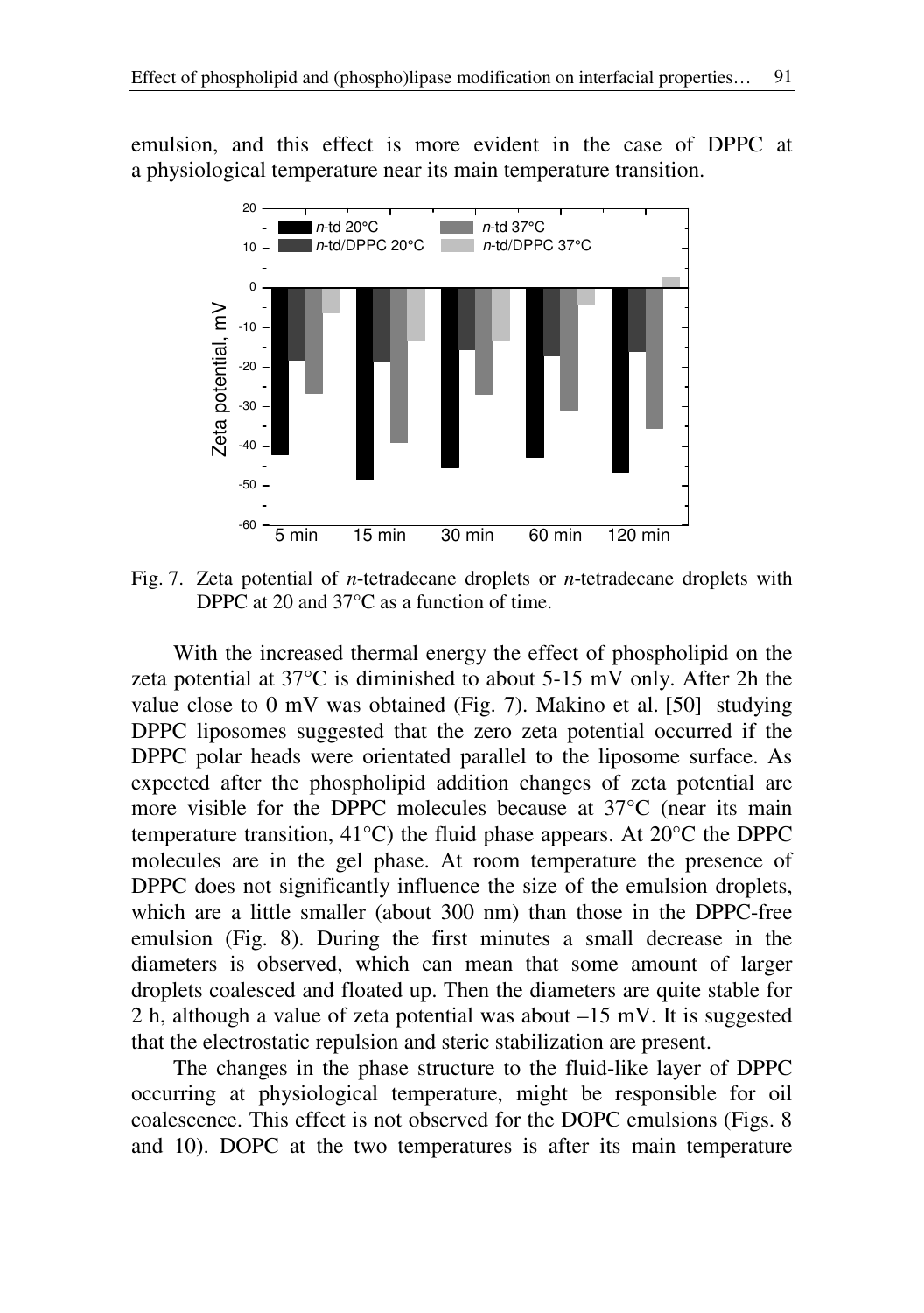transition, which is known as much below 0°C. Over a wide range of temperatures, DOPC mixes with water forms a fluid lamellar structure. The double bond in the hydrocarbon chain weakens molecular interactions and packing of the hydrocarbon chains. To some extent these changes in the phospholipid molecule structure are reflected in the effective diameters of the *n*-tetradecane droplets, which are shown in Fig. 10.



Fig. 8. Effective diameter of *n*-tetradecane droplets or *n*-tetradecane droplets with DPPC at 20 and 37<sup>o</sup>C as a function of time.

In contrast t the polymorphism of DPPC molecules, the DOPC molecules form a liquid-expanded structure under both investigated temperatures and aqueous phase pH. On the other hand, the changes of zeta potential by DOPC are visible at both temperatures (Fig. 9) probably as an effect of a loose packing of this phospholipid on *n*-tetradecane droplets, because of the presence of double bonds in its molecule. External parameters such as temperature appear to be of primary importance for the system stability**.** 

The effect of increasing temperature on the effective diameter of *n*-tetradecane/DOPC emulsion and DOPC aggregates changes is presented in Fig. 10. The largest droplet size of emulsion was obtained at 37°C about 840 nm for 5 min-old emulsion. For the DOPC aggregates the role of steric stabilization is dominant because the effective diameters are stable during 2h measurements although very low values of zeta potential from –5 mV to 1 mV were obtained (Fig. 9).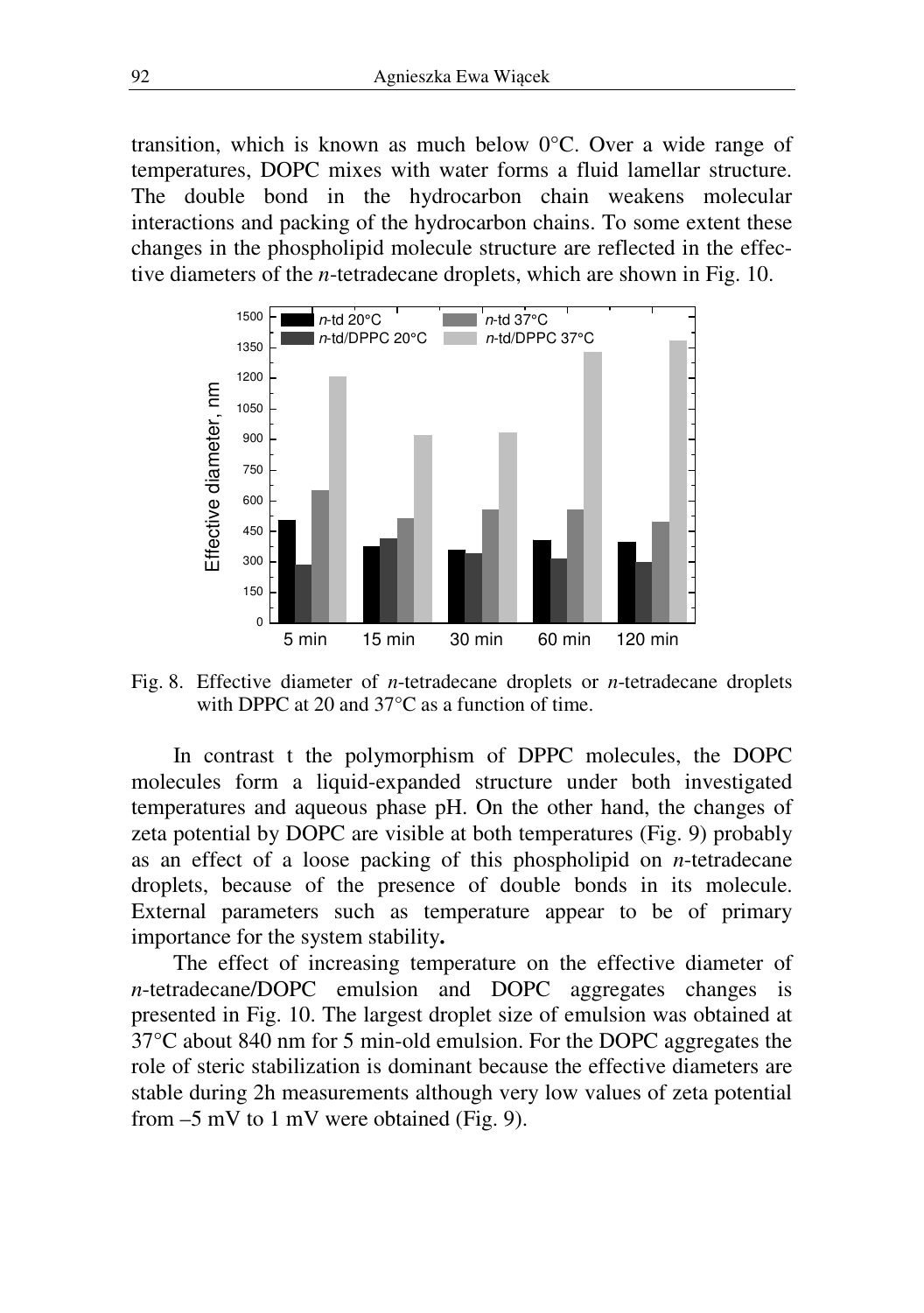DOPC is after its main temperature transition, therefore as expected the effect of temperature on the DOPC aggregates is minor comparing this effect on the oil/DOPC emulsion.



Fig. 9. Zeta potential of DOPC aggregates or *n*-tetradecane droplets with DOPC at 20 and 37°C as a function of time.

At 37°C the structure of DOPC layer can be slightly looser, which can also affect the zeta potential and size of droplets by reorienting the phospholipid polar heads. Additionally, the lamellar gel phase of lipid molecules containing unsaturated acyl chains is more disordered than that of the saturated lipid.

The effect of temperature on *n*-tetradecane emulsion properties is also visible. After the increase from room to physiological temperature the negative zeta potential decreases in the range about 10-15 mV (Fig. 9). The change of zeta potential could be an effect of another orientation of DOPC polar heads on *n*-tetradecane droplets after an increased thermal energy, but not the phase transition, because as was mentioned DOPC at the investigated temperatures is already after its main temperature transition. On the basis of the obtained results it is confirmed that the electrostatic and steric interactions in the emulsion with the adsorbed phospholipid layer are strictly dependent on the composition of the layer and solution pH.

The largest changes of the emulsion zeta potential occur during the first hour after emulsion homogenization. After 2 h the values of emulsion zeta potential at both investigated temperatures, are similar about –38 mV (Fig. 9), but the dependences of effective diameter as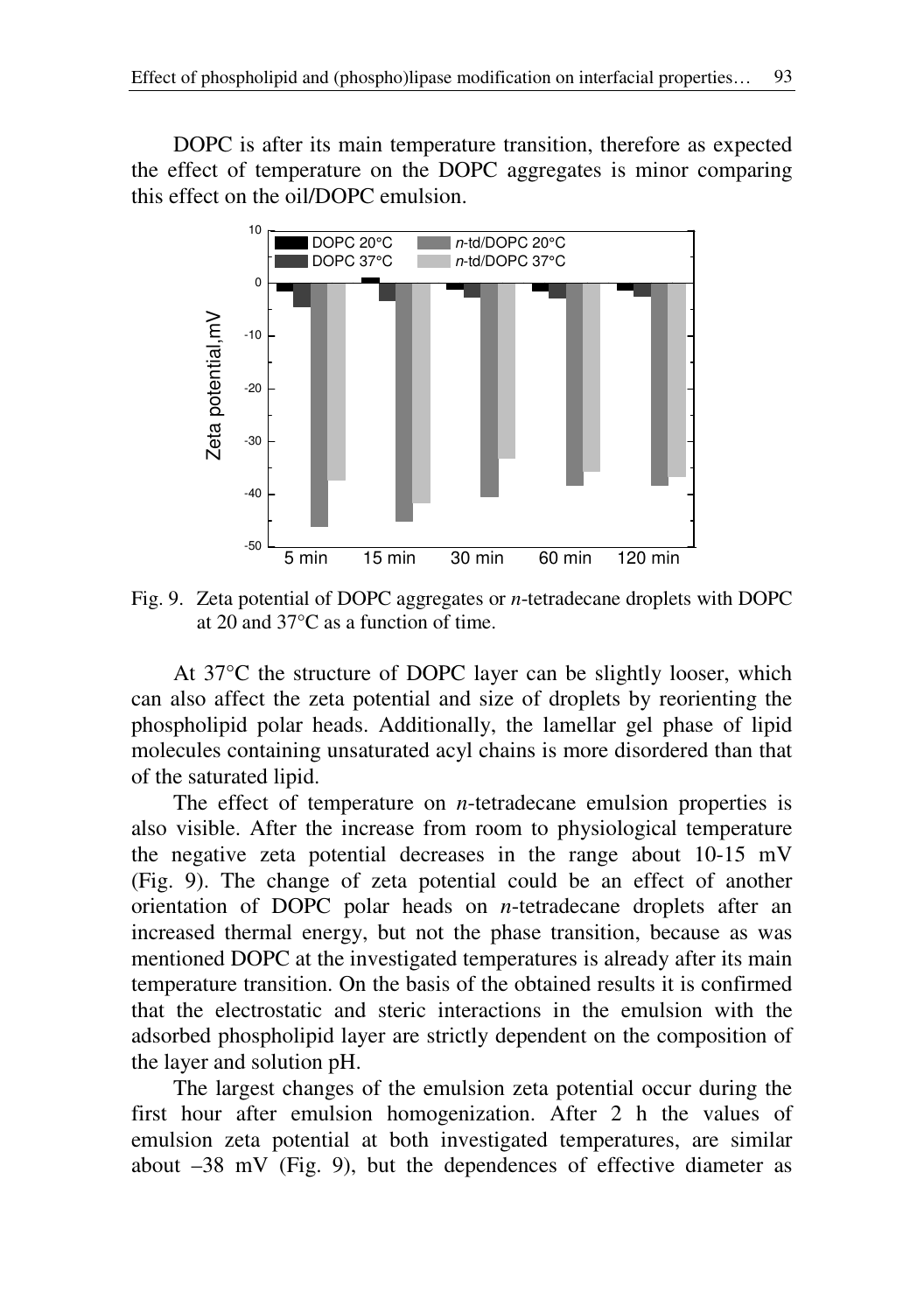a function of time are different (Fig. 10). Due to the change of DOPC layer structure adsorbed on *n-*tetradecane the largest droplets are observable at physiological temperature although high negative values of zeta potential about –40 mV were measured (Figs. 9 and 10).



Fig. 10. Effective diameter of DOPC aggregates or *n*-tetradecane droplets with DOPC at 20 and 37<sup>o</sup>C as a function of time.

#### *3.3. Effect of pH*

Phospholipid aggregates formed are stable and additionally could stabilize *n-*tetradecane droplets in the emulsion. As was mentioned early, monovalent cations  $Na<sup>+</sup>$  can be bounded to the phosphate groups of phosphatidylcholine and reduce the zeta potential of the emulsion droplets. Multivalent cations, e.g.  $Ca^{2+}$  (or  $La^{3+}$ ) adsorb on the hydrophilic part of phospholipids molecules or phospholipids vesicles and considerably reduce the zeta potential reversing the sign. Alternatively, only divalent cations have ability to promote DPPC vesicles formation and its adsorption on oil droplets. Hence, the effect of  $Ca<sup>2+</sup>$  ions on the emulsion behaviour was also investigated and is described below.

In the investigated emulsions the DPPC vesicles, remaining in the bulk solution, contribute to the observed changes in the electrokinetic potential and diameters. This is a significant difference in the properties of the systems with the DPPC presence in the NaCl or  $CaCl<sub>2</sub>$  electrolyte solution (Figs. 11-14).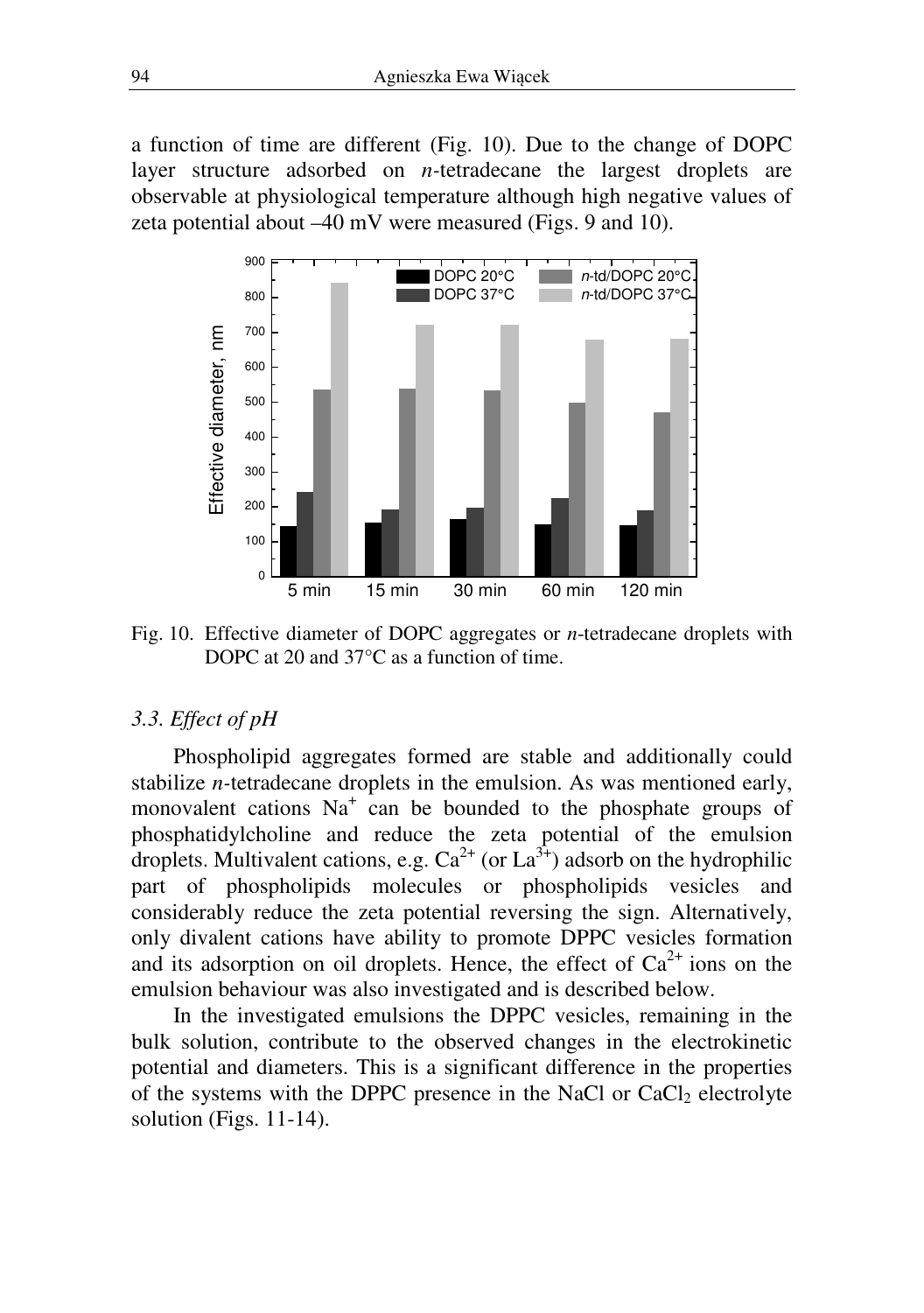

Fig. 11. Zeta potential of *n*-tetradecane droplets or *n*-tetradecane droplets with DPPC in  $10^{-3}$  M NaCl solution at  $20^{\circ}$ C at three different pH values.



Fig. 12. Effective diameter of *n*-tetradecane droplets or *n*-tetradecane droplets with DPPC in  $10^{-3}$  M NaCl solution at  $20^{\circ}$ C at three different Ph values.

Divalent cations have ability even at low concentration to promote DPPC vesicles adsorption and bilayer formation. Moreover, these cations are known to bind strongly to the DPPC head group, thereby screening repulsion, and perhaps promoting deposition of the additional bilayer. In the case of emulsion at acidic and natural pH the reversal of the  $\zeta$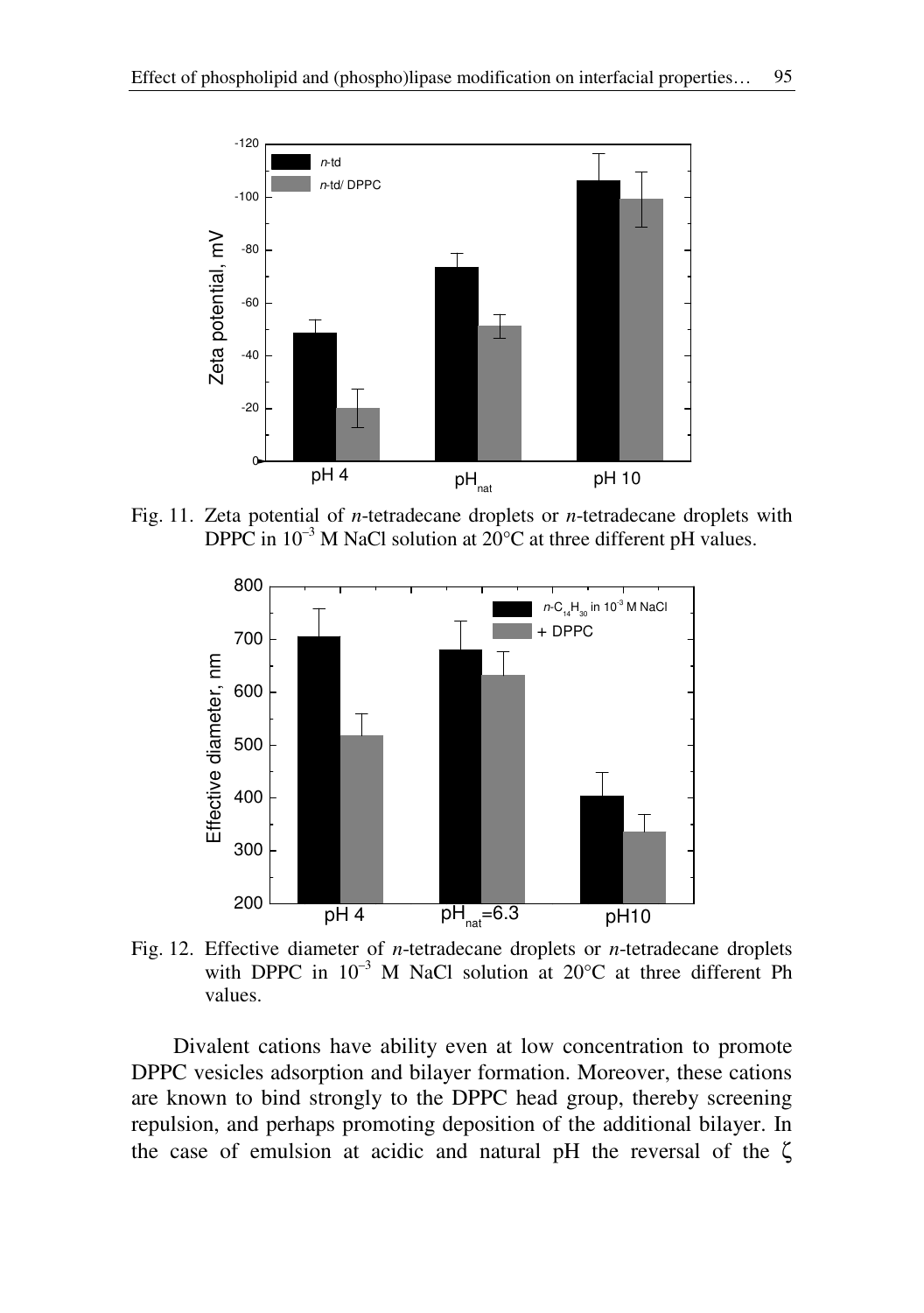potential is observed (Fig. 13), which is probably due to specific adsorption of  $Ca^{2+}$  at the outer surface of DPPC vesicles. The same conclusion was drawn on the basis of measurements of electrophoretic mobilities of phosphatidylcholine (from egg yolk) vesicles under different concentrations of electrolytes. The magnitude of the electrokinetic potential was influenced strongly by composition of the aqueous phase. The zeta potential becomes smaller with the increasing electrolyte concentration as a result of shrinkage of the electrical double layer at high ionic strength. It means that the specific adsorption of  $Mg^{2+}$  ions should be taken into account.



Fig. 13. Zeta potential of *n*-tetradecane droplets or *n*-tetradecane droplets with DPPC in  $10^{-3}$  M CaCl<sub>2</sub> solution at  $20^{\circ}$ C at three different pH values.

Another explanation of calcium effect on the DPPC molecules in the aqueous system is the fact that calcium ions are able to bind, orient and polarize the carbonyl carbon atom in the phospholipid molecule. This is in favour of the nuclophilic attack by the water molecule during hydrolysis. As a result, less negative residual charge is present on this carbonyl carbon atom, which appears in the decrease of the negative zeta potential. It should be also stressed that an increase in ionic strength of the solution improved neutral lipid adsorption on oil droplets and system stability.  $Ca^{2+}$  ions in physiological concentrations may stabilize membranes. The importance of calcium ions is implicated in both structural and functional activities including besides membrane stability, enzyme activation and ion conductance. The effect of  $Ca<sup>2+</sup>$  ions is very important in drug (or even nucleic acid) delivery systems.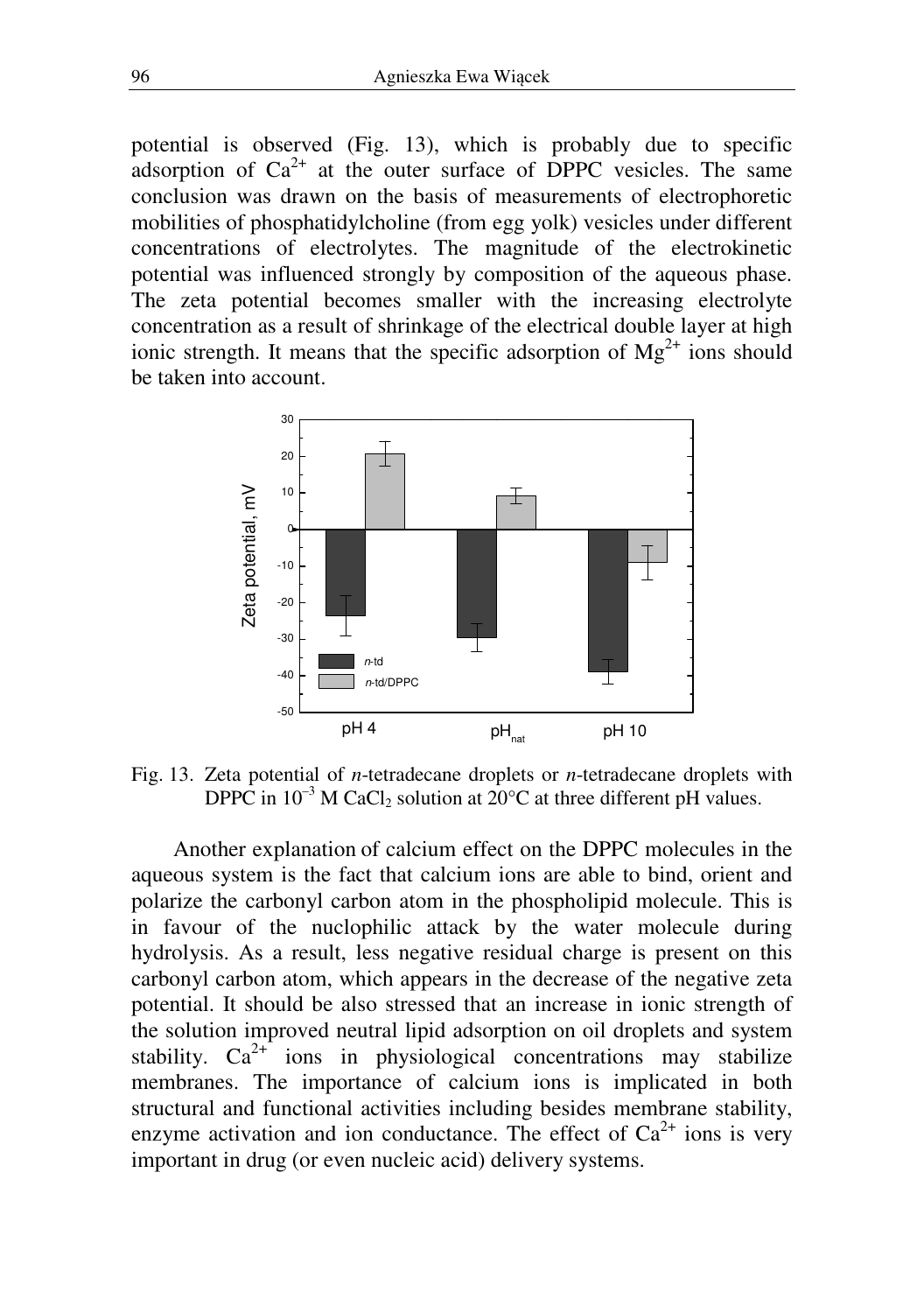

Fig. 14. Effective diameter of *n*-tetradecane droplets or *n*-tetradecane droplets with DPPC in  $10^{-3}$  M CaCl<sub>2</sub> solution at  $20^{\circ}$ C at three different Ph values.

#### *3.4. Electrokinetic charge*

According to the DLVO theory, interactions between the *n*-tetradecane droplets with the adsorbed phospholipid and between its vesicles are controlled by the van der Waals and electrostatic forces. From a theoretical point of view, vesicles and cells are usually regarded as colloidal particles. The application of the DLVO theory to study interactions between cells has been reported before [19]. In the studies, variation in composition, separation distances between layers and layers thickness were considered in the calculation of the interactions between phospholipid vesicles for both planar and spherical systems. The magnitude of the van der Waals forces varies depending on the kind of electrolyte and could be scaled with the Hamaker constant for two droplets or two vesicles interacting in the medium. Moreover, non-DLVO forces such as steric forces and hydration effect on the DPPC molecules adsorbed on the *n*-tetradecane surface should be taken into account [19, 30-36]. Using the highly sensitive dynamic AFM technique, Higgins et al. studied the hydration forces between the oil and DPPC aggregates and found four distinct regions of water on the DPPC membrane surface [51]. The simulated and experimental results show the presence of clathrate-like structures of DPPC solvating  $-N^+(CH_3)$ <sub>3</sub> positively charged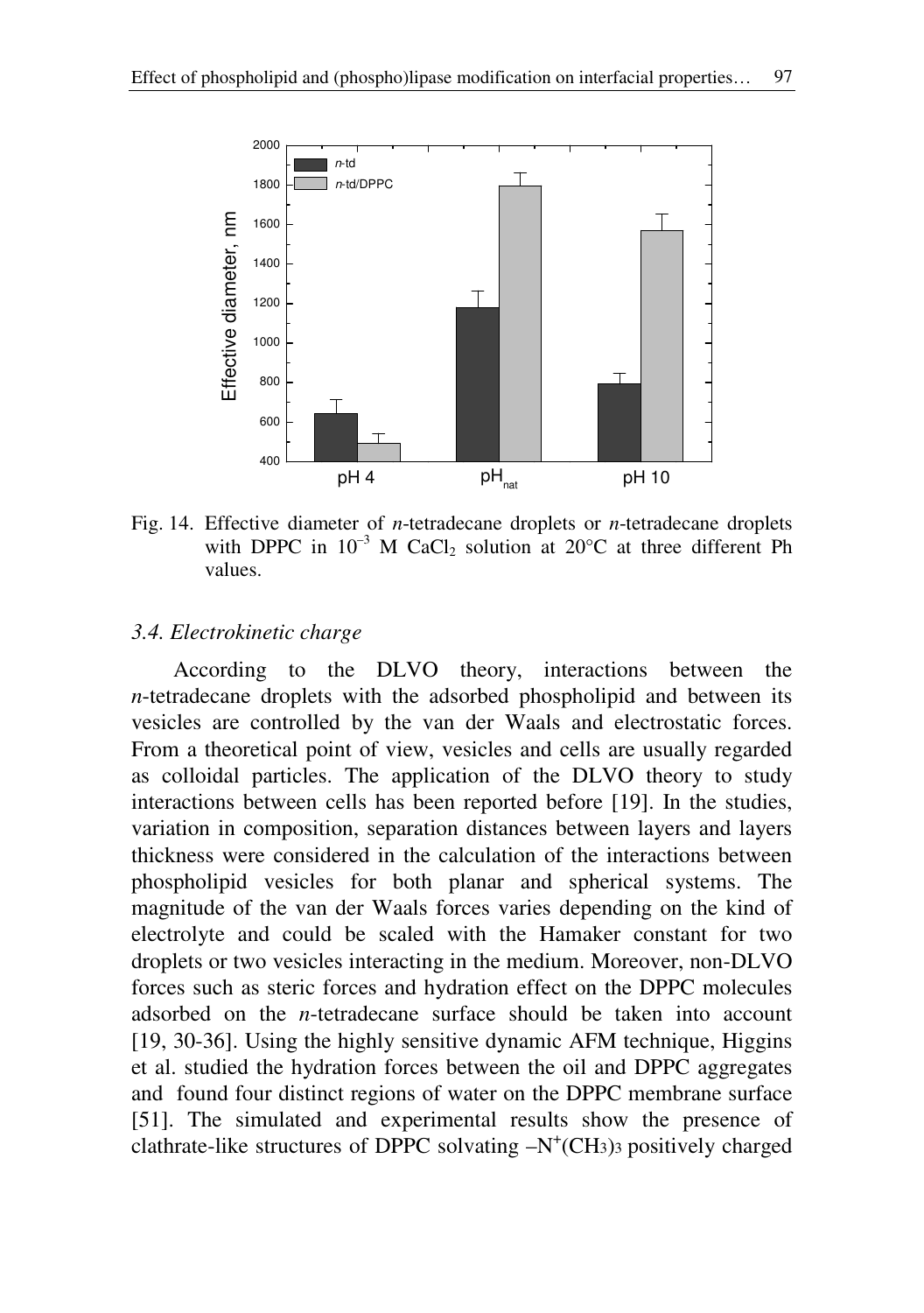groups too. Therefore, it can be concluded that the water molecules are located between the polar heads of DPPC molecules, which are adsorbed at the droplet surface [51, 52].

In the *n-*tetradecane/electrolyte emulsion stabilized by the phospholipid vesicles the zeta potential may be related to acid–base interactions. During experiments for the systems with the presence of phospholipids the negative zeta potential decreases, which could indicate that the DPPC molecules replace water immobilized dipoles near the *n-*tetradecane droplets and form hydrogen bonds with the dipoles. Additionally, steric forces related to membrane undulation or bulging are proposed to arise from the short-range intermolecular forces among phospholipid molecules, but act repulsively on a longer lateral scale [30-36]. On increasing the diameters the van der Waals attraction probably becomes dominant over the repulsive force by hydration. From the analysis of a similar system using electrostatic interaction, it was concluded that the interaction of phosphatidylcholine vesicles with the octane/ $10^{-3}$  M MgCl<sub>2</sub> interface rather occurs in the constant surface charge condition, not with the constant surface potential. In the case of the oil/water systems, potential energy gives negative values indicating the existence of an attractive force. They also concluded that the adsorption of the vesicles at the oil/water interface is determined by the DLVO force in the initial stage, but is mainly determined by the short range interaction in the final stage.

Zeta potential is an useful indicator of particle (emulsion droplets) surface charge to predict the stability of systems during the storage and in the biological medium. At this time it is stated that the zeta potentials above 25 mV are required for total electrostatic stabilization [24-26]. This rule cannot be precisely applied for the systems which contain steric stabilizers, e.g. polymers, phospholipids or protein, because their presence usually decreases the zeta potential due to the shift in the shear plane and steric stabilization should be taken into account. The obtained zeta potentials of *n*-tetradecane or *n*-tetradecane/phospholipid emulsions are negative and relatively stable, especially for the emulsion with DOPC (Figs. 7, 9). Most of the oil-in-water emulsions show negative zeta potentials because as we suggested in previous papers [24, 25, 28, 29] the water (ethanol) dipoles might play a role in the zeta potential creation. H<sup>+</sup> and OH<sup>-</sup> ions were found to be potential-determining for the *n*-alkane/electrolyte, *n*-alkane/alcohol and *n*-alkane/protein emulsions. After the phospholipid addition the negative zeta potentials decrease, which can indicate that phospholipids adsorb on the *n-*tetradecane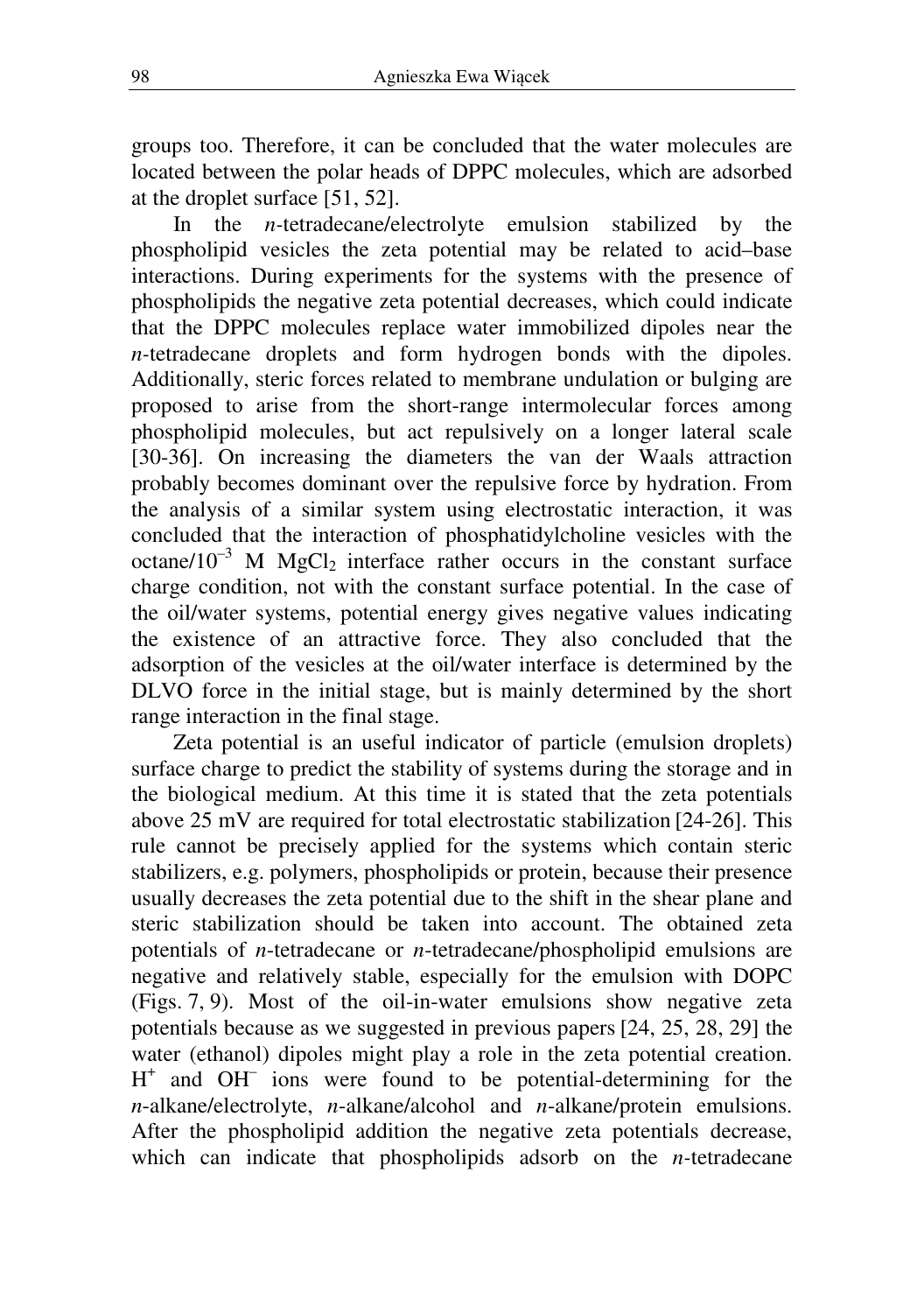surface. Differences between the effect of phospholipid on emulsion electrokinetic properties are dependent on the phospholipid structure presented in Figs. 1, 2.

At natural pH some DOPC and DPPC molecules will be positively charged because their  $pK_1$  is in the range 3.8-4.0. It can be assumed that phospholipid molecules adsorb on the *n*-alkane surface with their hydrophilic heads directed toward the aqueous phase. The lipid molecule possesses a long hydrophobic tail, so its molecules may be 'immersed' in the *n*-alkane droplet, and then the polar head groups should be oriented toward the ethanol solution**.** This conclusion may be supported by measurements of others. Lately authors [53] have carried out the experiments of phospholipid coating on the glass plates hydrophobized by contact with *n*-tetradecane. They suggested that the DPPC molecules may dissolve to some extent in the thick *n*-alkane film and then expose their polar heads over the film surface thus producing large polar electron– donor interactions. Moreover, using contact angle and electrophoretic mobility measurements they stated that on the hydrophobized glass surface the saturated phospholipid layers are highly ordered and polar heads are accessible for water molecules to interact with by hydrogen bonds. The average thickness of formed *n*-tetradecane layer should have properties comparable to those of bulk *n*-tetradecane [53].

# *3.5. Effect of ethanol*

In the technological systems the role of alcohol on the arrangement of lipids and hydrogen bonding creation should be taken into account [54]. The layer created by the phospholipid molecules in the ethanol solution is more flexible than in the pure water. Binding of ethanol molecules decreases the dipole moment of phospholipid molecule [55]. The amphiphilic nature of ethanol favours an interfacial location, and interactions are driven by both the opportunity for hydrogen bonding and hydrophobic interactions. Its presence has an effect on the main transition temperature causing distinct changes in the mechanism of phosphorlipid/water (ethanol) phase structuring. Moreover, transition reversibility at low ethanol concentrations but irreversibility at its high concentrations was found.

Ethanol partitioning is more favourable in the unsaturated bilayers, which are characterized by their more disordered nature compared to the saturated layers. Regarding this, the effects of ethanol on oil emulsions with saturated or unsaturated phospholipid were investigated (DPPC and DOPC). In the case of *n*-tetradecane/phosphatidylcholine-water (ethanol)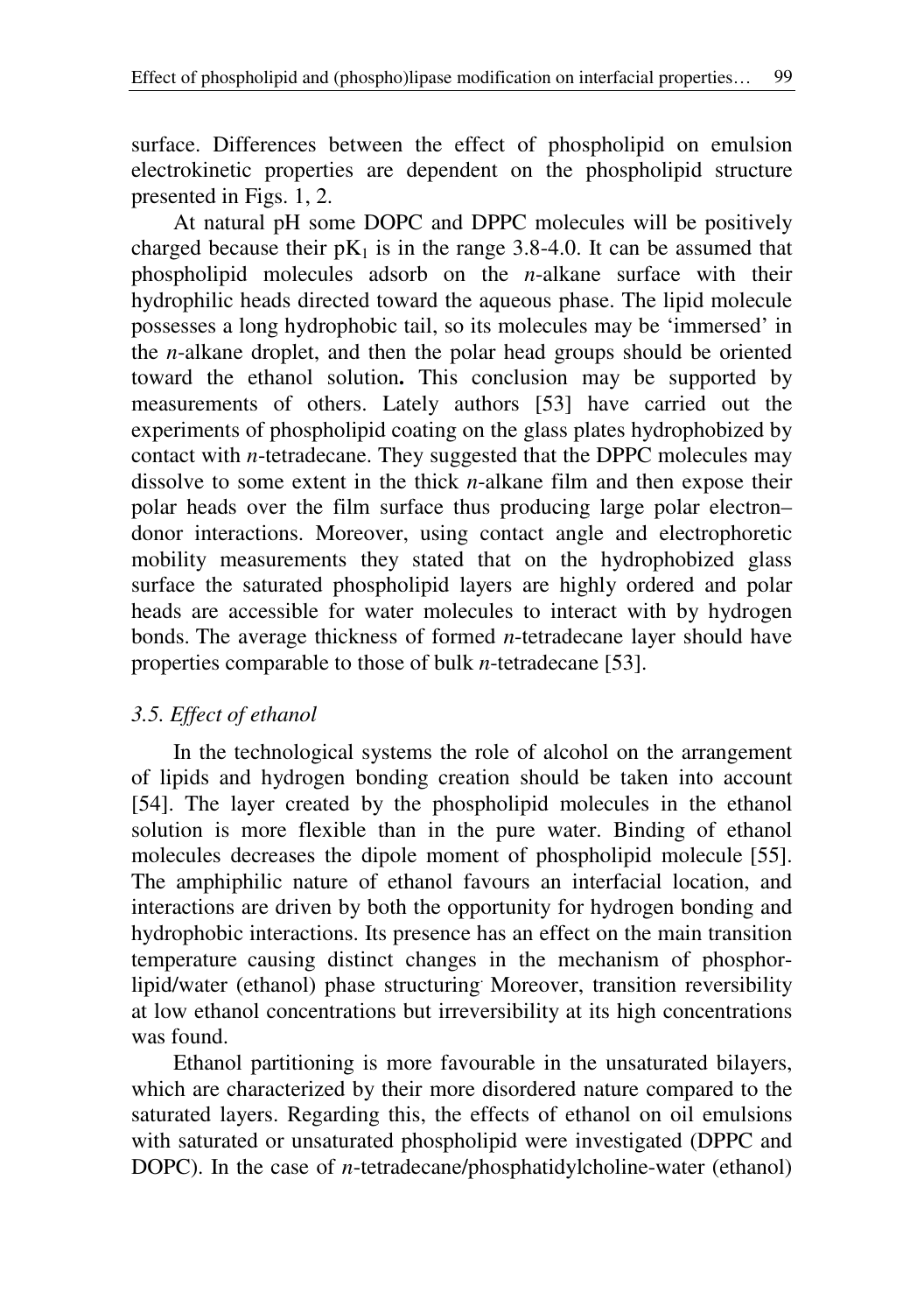emulsion, it can be concluded that ethanol molecules are located between the polar heads of DPPC molecules which stretch the droplet surface. During molecular simulation and spectroscopic methods authors [54-56] found that ethanol can form hydrogen bonds with the phosphate acceptor sites of phospholipid molecules and its molecules were located between the phosphate and the carbonyl groups.

For unsaturated lipids, a considerable amount of disorder exists not only in the liquid phase, but also in the gel one, which contrasts the behaviour observed for the saturated phospholipids. At room temperature the DPPC molecules are in the gel phase. At 37°C the fluid to gel ratio may be close to 1. Also occurrence of ethanol in the *n*-tetradecane/phospholipid emulsions could cause the earlier phase transition of phospholipids. Ethanol and water molecules form hydrogen bonds with the phospholipid molecules which are of comparable strength [25]. Phospholipid molecules can replace water and ethanol immobilized dipoles at the droplet surface and form hydrogen bonds with them, which appears in the change of the system zeta potential [24, 25, 28, 29]. Furthermore, the phospholipase activity might be greater in the ethanoltreated systems, but the literature data on this effect are ambiguous [57, 58]. The role of alcohol dipoles was successfully demonstrated in the zeta potential formation of *n*-tetradecane droplets. Those investigations provide insight to the properties of the  $PLA<sub>2</sub>$  hydrolysis process enhanced by added ethanol, which will be discussed in the next section.

## *3.6. Effect of enzyme*

Investigations of the phospholipid lipolysis by  $PLA_2$  and the efficiency of the enzyme action in the emulsion environment are deficient. Phospholipases  $A_2$  are a family of small, water soluble lipolytic enzymes. These enzymes can be found both inside and outside the cells showing high affinity for the aggregates of phospholipid (vesicles, micelles and bilayers). In the case of PLA<sub>2</sub> enzyme, one ester bond at *sn*-2 position in the phospholipid molecule is hydrolyzed producing one molecule of fatty acid and a water soluble lysophospholipid molecule. Wacklin et al. [59] suggest, that accumulation of fatty acid molecules at the interface is accompanied by the increased adsorption of  $PLA<sub>2</sub>$ , which enhances the hydrolysis. Since membranes under physiological conditions are in contact with electrolyte solution, their specific interactions with ions are a matter of substantial interest. Ions play an essential role not only in the structure, dynamics, and stability of membranes, but also for binding of proteins and membrane transport [60-63]. The present study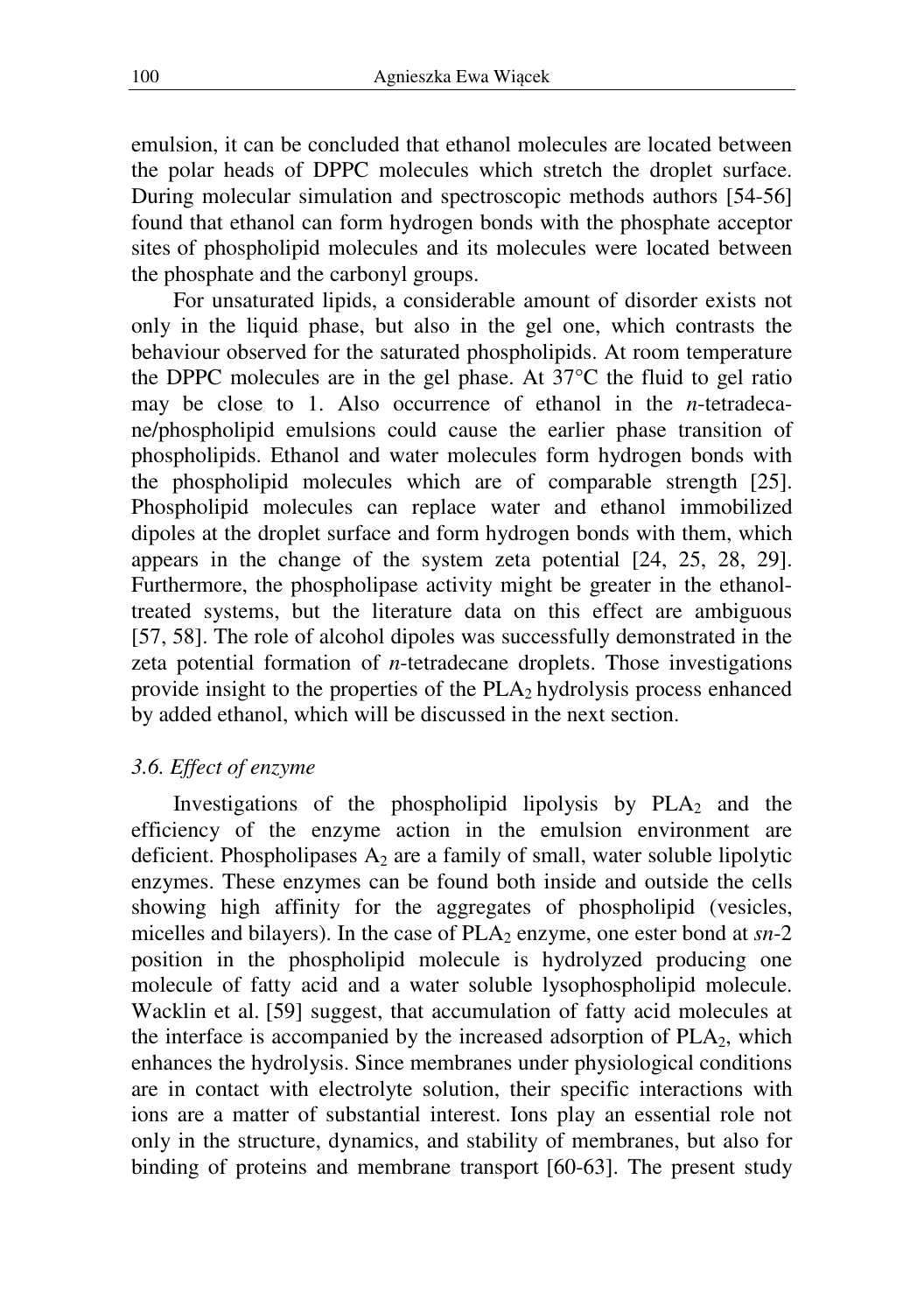explores the effects of both electrolyte ions and ethanol molecules on phospholipid hydrolysis by phospholipase. The same is important in the emulsion with phospholipids. It seemed interesting to investigate the effect of ions on the properties of *n*-tetradecane/phospholipid emulsions. The obtained changes of zeta potential and effective diameter of  $n-C_{14}H_{30}$ /DOPC emulsions in ethanol solutions at  $37^{\circ}$ C (at pH = 8) with and without  $PLA_2$  enzyme is presented in Figs. 15-16.

The obvious role of ions for the systems with charged lipids is to compensate the lipid charge. However, several studies have confirmed that ions interact in an analogous way in the zwitterionic lipid bilayers [64]. This effect is clearly visible because after introducing ions to the solution, the evident decrease in negative zeta potential value is observed. Both Na<sup>+</sup> and Ca<sup>2+</sup> ions bind to the head-groups of phospholipid and alter e.g. the lipid head dipole orientation. Ion pairing drives alkali cations to the negatively charged phosphate and carbonyl groups. Alternatively, not bound chloride anions are uniformly distributed in the water phase near the membrane surface or are co-adsorbed at the choline region in the outer part of the membrane [61, 63]. Distribution of ions close to the phospholipids molecules is confirmed by change of zeta potential in the direction to positive values. In the *n*-tetradecane/DOPC emulsions in 1 M ethanol the effect of calcium chlorides is not compensated by ethanol because modification of zeta potential after ions introduction is large about 20 mV (see Fig. 15).

On the basis of molecular dynamic simulations in 1 M NaCl the number of bound ions was calculated to be about one cation per three lipid molecules [65, 66]. Lee and co-workers [67] for phospatidylcholine observed complexes including three, four and five lipid molecules and found that four-coordinate  $Na<sup>+</sup>$  was the most common [67]. The presence of sodium ions rigidifies the headgroup region and ions also act to increase attractions between the neighbouring lipids. This effect is more significant for bivalent ions because the degree of chloride penetration to the phospholipid layer is higher for  $Ca^{2+}$  than for Na<sup>+</sup>.

 Indeed, we obtained very stable values of zeta potential and effective diameter for the emulsions with calcium ions, which confirms a stabilizing effect of  $Ca^{2+}$  on the adsorbed lipid layer in the *n*-tetradecane/DOPC emulsions. In the *n*-tetradecane/DOPC emulsions the electrolyte ion distribution near oil droplets generates a dipole moment that opposes that of the lipid headgroups modulated by the polarized ethanol molecules. Furthermore, the water polarization will change sign and be reduced considerably compared to that in the salt-free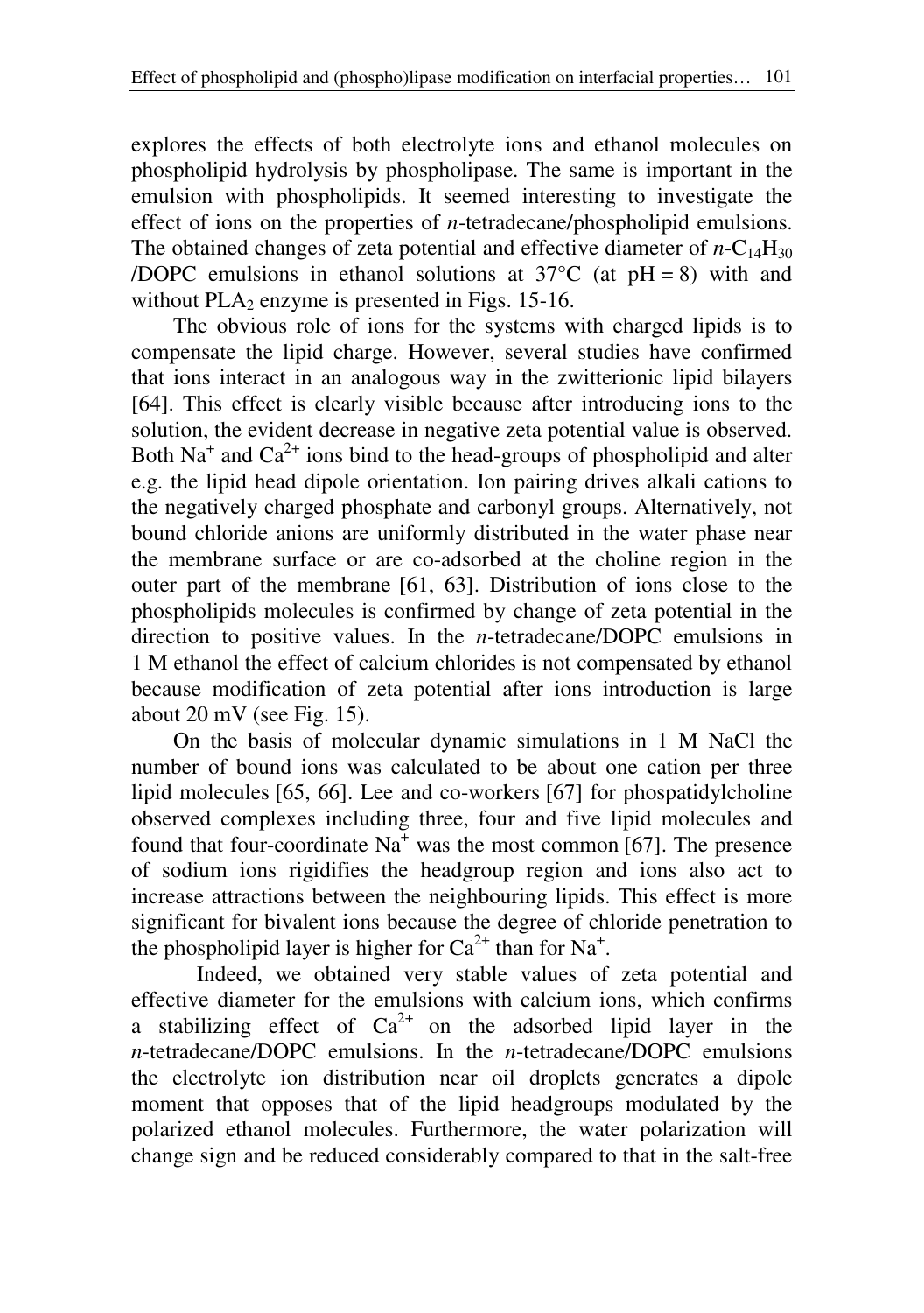system, resulting in a net potential change. The influence of phospholipase enzyme on the DOPC hydrolysis in the emulsion environment was investigated. The obtained relationships for the *n*-tetradecane/DOPC emulsions in the CaCl<sub>2</sub> solution at  $37^{\circ}$ C are presented in Figs. 15 and 16.



Fig. 15. Zeta potential of *n*-tetradecane droplets with DOPC (and  $Ca^{2+}$ ) or in the presence of  $PLA_2$  at 37°C as a function of time at pH 8.



Fig. 16. Effective diameter of *n*-tetradecane droplets with DOPC (and  $Ca^{2+}$ ) or in the presence of PLA<sub>2</sub> at 37 °C as a function of time at pH 8.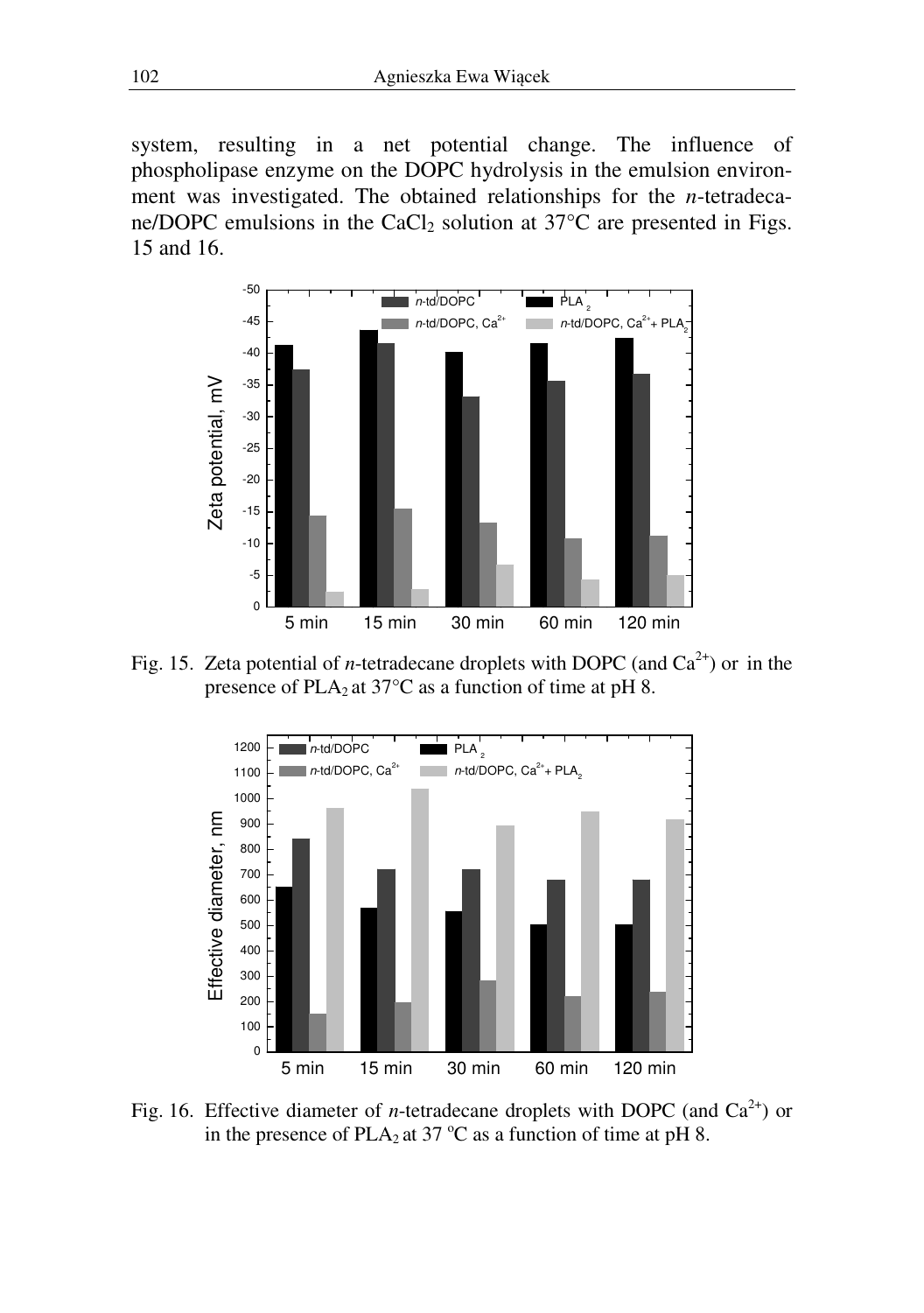Evidently, the  $PLA_2$  enzyme action appears in the zeta potential and the effective diameter changes, which depends also on kind of electrolyte and valence of ions. Besides the fact that there are many different mechanisms of phospholipase action on the phospholipid layer and rates of hydrolysis reaction, it is well known that  $PLA_2$  enzyme hydrolyzing the ester bond at the second position in the DOPC molecules causes formation of bioactive products(oleic acid and lysophospholipid) [68].

The enzymatic lipolytic reaction is an important case of heterogeneous catalysis, where the water–soluble enzyme acts at the interface of insoluble lipid substrates. The amount of phospholipid used in our experiments, which can be hydrolyzed with respect to the activity of used phospholipase is much lower than its value. Consequently one may expect that the enzyme should hydrolyze all phospholipid molecules and the process should be fast. Indeed, the results of zeta potential and effective diameter of emulsion droplets at 37°C suggest that generally the hydrolysis reactions run fast because in most systems the potentials are changed soon after the enzyme addition. The largest changes of zeta potential are during the first 30 minutes of measurement. The previous studies showed that phospatidylcholine molecules deposited on the solid support underwent hydrolysis in less than 1 h. In the dispersion system with a large area (volume) practically all enzyme molecules initially present in water are fixed at the interface. Similarly to our previous paper describing DPPC emulsions [24, 25, 28, 29] we stated that the emulsion droplets with the adsorbed DOPC have a large total surface and this is probably the additional reason for speed enzyme action.

Kinetics of enzyme hydrolysis at different interfaces depends on the substrate organization and molecular environment of the catalytic reactions. Mircheva et al. [69] studied the hydrolysis of dioleoylphoshatidylcholine by PLA2. The measurements of surface area and surface pressure at the air-water interface showed that the enzymatic catalytic activity occurring in the monolayer is more efficient than at the vesicles or nanocapsule interfaces. Under the experimental conditions, at  $37^{\circ}$ C the lipid bilayer of DOPC is in the liquid-crystalline state.  $PLA<sub>2</sub>$  penetration and activity in the case of such structured DOPC is similar to the native PC hydrolysis [68]. On the other hand, the cyclic voltametric techniques [8] have shown that the DOPC hydrolysis process by  $PLA<sub>2</sub>$  is fitted well by the first-order kinetic equation. The authors found that under the two pH conditions studied (7.5 and 8.6), the highest activity of enzyme was at about 6 mM  $Ca<sup>2+</sup>$  concentration. However, even when calcium ions were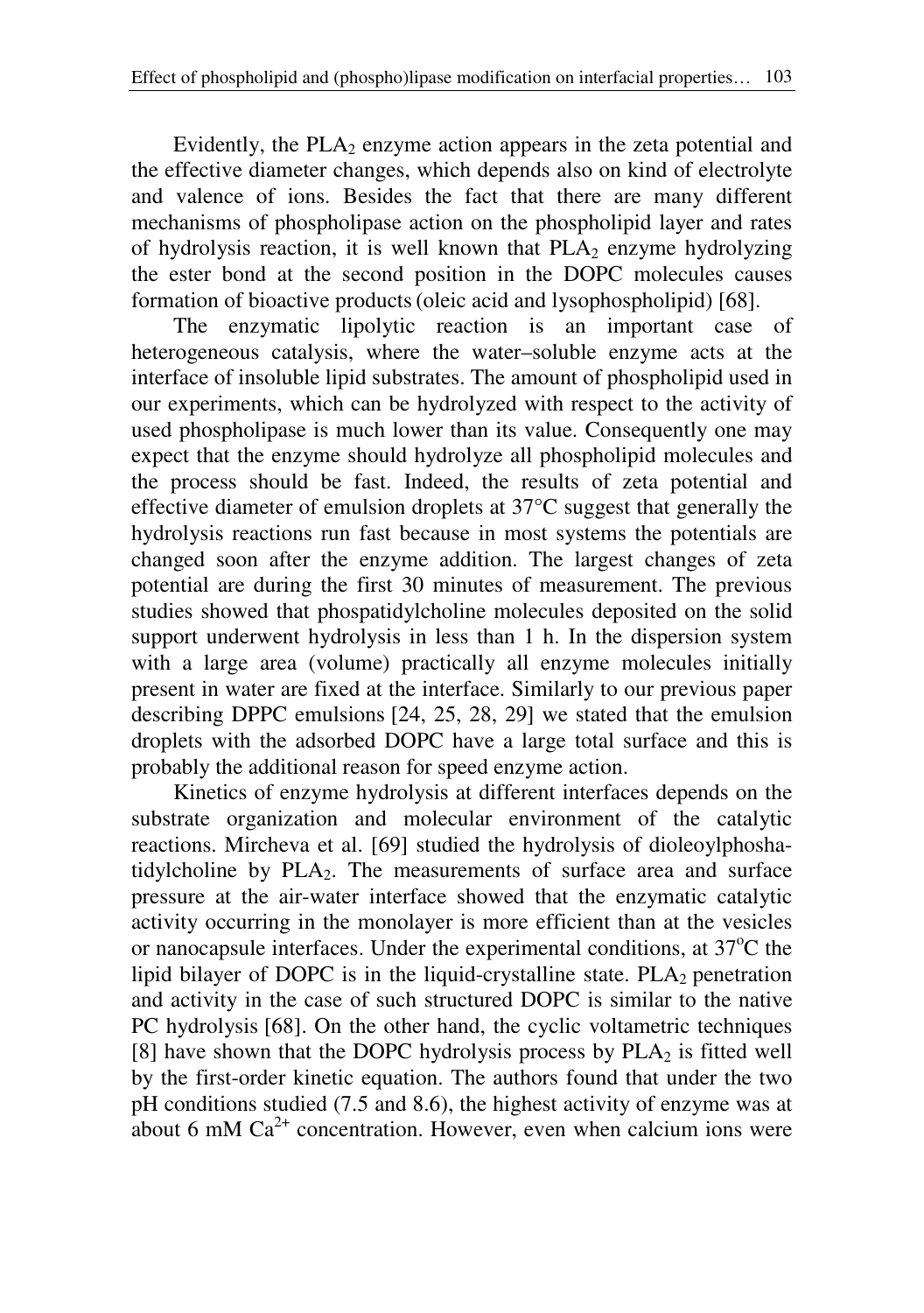not added, there was still some hydrolytic activity probably as the effect of residual  $Ca^{2+}$  present during the enzyme preparation.

The above quoted data shed light on our results. All investigated systems with  $Ca^{2+}$  ions presence are very stable when equilibrium is achieved. The slight decrease in the negative zeta potential of emulsion caused by phospholipase enzyme at  $37^{\circ}$ C (Fig. 15) from about  $-12$  mV to –4 mV could be explained by readsorption of the hydrolysis products, first oleic acid and also calcium ions, on the droplet surface. During the DOPC hydrolysis occurring lysophospholipid might form the micellar aggregates. Oleic acid molecules remain on the droplet surface or may form an inverse hexagonal phase [69]. On the basis of the obtained relationship of zeta potential and effective diameter we stated that hydrolysis starts during homogenization and ends within 30 min. The changes of zeta potential and size of emulsion droplets are visible immediately after the first 5 min. After 30 minutes the hydrolysis slows down or even ends, because after that time no change of measured parameters is can be practically seen. Wacklin et al. [59] suggest that accumulation of fatty acid molecules at the interface is accompanied by the increased adsorption of PLA<sub>2</sub>, which increases hydrolysis. As mentioned earlier, the rate of DOPC hydrolysis in the investigated oil/water emulsions may be also advanced by ethanol molecules. Kisiel et al. [60] studied the influence of ethanol on the activity of pancreatic phospholipase A2. Based on the obtained results they stated that in the presence of ethanol (3-9%) the rate of DOPC hydrolysis in the binary liposomes increases by a factor of 2-3.5.

Moreover, Leonenko et al. [44] found that at room temperature the thickness of DPPC and DOPC layers is very similar, but with the temperature increase, the DOPC thickness is decreased considerably. It is known that lipid compression is much easier in the fluid phase due to the higher disorder of tails, mobility of lipids and lower tail density. Such conclusion proved the changes of the emulsion effective diameter as a function of time presented in Fig. 10. The smallest size of droplets (c.a. 220 nm) which are very stable was obtained for  $n - C_{14}H_{30}$  /DOPC,  $Ca<sup>2+</sup>$  emulsion in comparison to *n*-tetradecane/DOPC emulsion (c.a. 700 nm), which suggests the stabilizing effect of bivalent ions. Besides, the cofactor function in phospholipid hydrolysis by phospholipase,  $Ca^{2+}$  ions can stabilize the colloidal system by electrostatic forces. After the  $PLA_2$  enzyme addition significant increase of effective diameter to about 960 nm is observed (Fig. 10). This results from reduction of electrostatic forces decreased and that after DOPC hydrolysis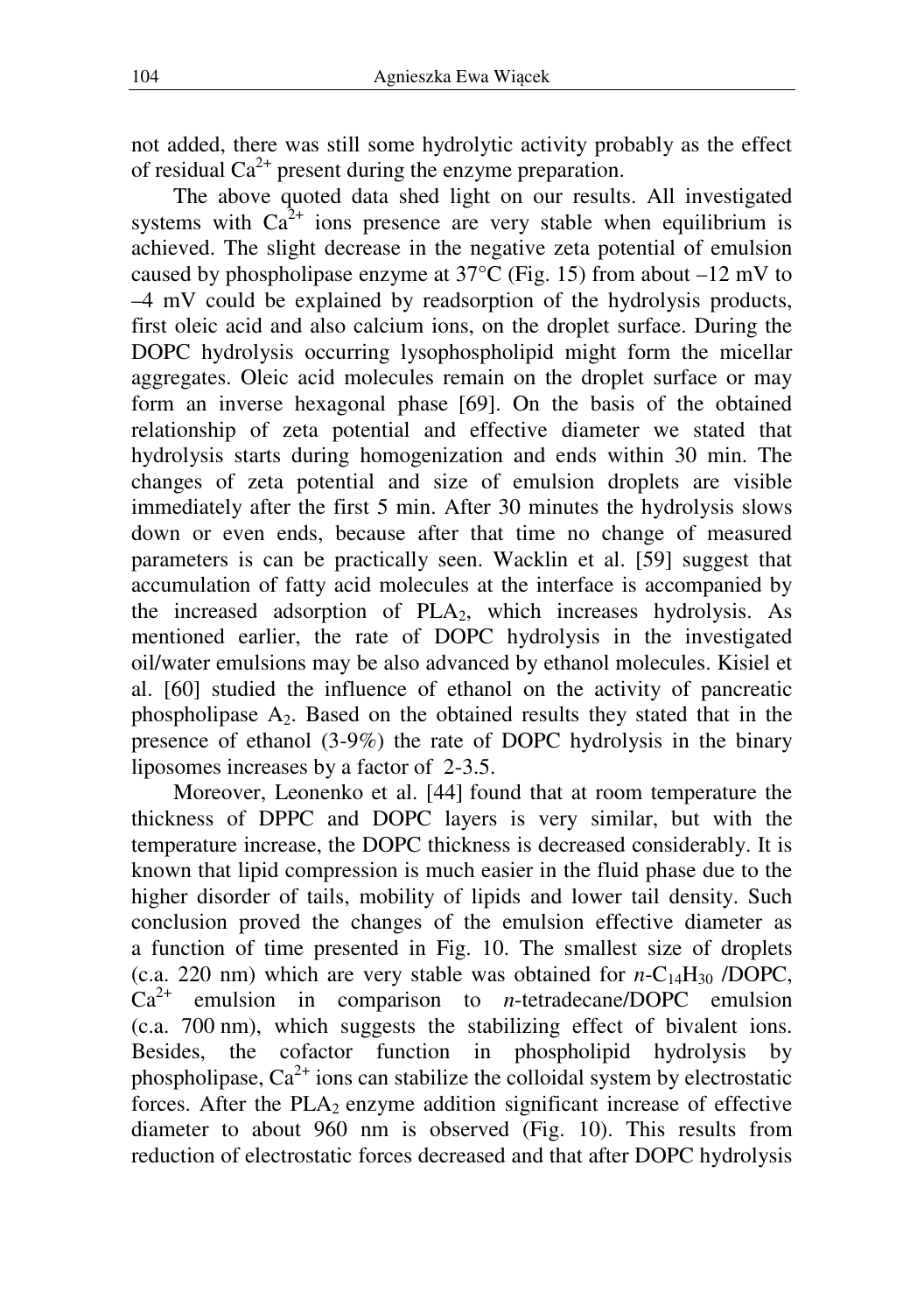the role of steric stabilization is diminished too. The products of hydrolysis not soluble in water probably remain on the oil droplet surface. Consequently, the effective diameters may be larger than those of *n*-tetradecane/DOPC droplets. Moreover, the accumulation of DOPC hydrolysis products can modify the enzyme activity and the kinetic constant enhances enzyme autoactivation [69].

## 4. CONCLUSIONS

Studies of phospholipid system properties are of importance to many areas of research and technology [1-12]. The aim of this paper was the investigation of electrokinetic properties of phospholipids aggregates (or cosmetic lecithin aggregates) and analogous system in the emulsion environment. The main used technique was the dynamic light scattering. The behaviour of *n*-tetradecane/zwitterionic phospholipid systems was a direct consequence of different molecule structures and main temperature transition of phospholipid. In general, the steric barrier brought by liquidcrystalline structures is assumed to be the main stability mechanism for the oil/phospholipid emulsions. The effect of ethanol on both investigated emulsions was comparable probably because chain unsaturation has only a minor effect on the ethanol distribution function. It was also successfully demonstrated that the hydrolysis reactions run fast advanced by ethanol molecules. In most systems the change of the zeta potential and the size of emulsion droplets was visible immediately after the enzyme addition.

The other aspect of investigation was the characterization of oil/DOPC in the electrolyte emulsions with  $PLA_2$  and the effect of physiological ions. Both  $Na^+$  and  $Ca^{2+}$  ions bound to the head-groups of phospholipid alter their structural layer properties. Generally physiological ions act to increase attractions between the neighbouring lipids. In the investigated emulsion it was manifested as a decrease of the effective diameter**.** The obtained results confirmed the particular role of calcium ions in the colloidal systems. Besides the cofactor function of  $Ca<sup>2+</sup>$  ions in the phospholipid hydrolysis, their stabilization function due to electrostatic forces was concluded. The ionic strength effects on phospholipid behaviour are of considerable importance and our findings provide further insight into the effects of salt on cell membranes. Knowledge of these relations with the corresponding interfacial phenomena can be extended towards a multicomponent lipid-based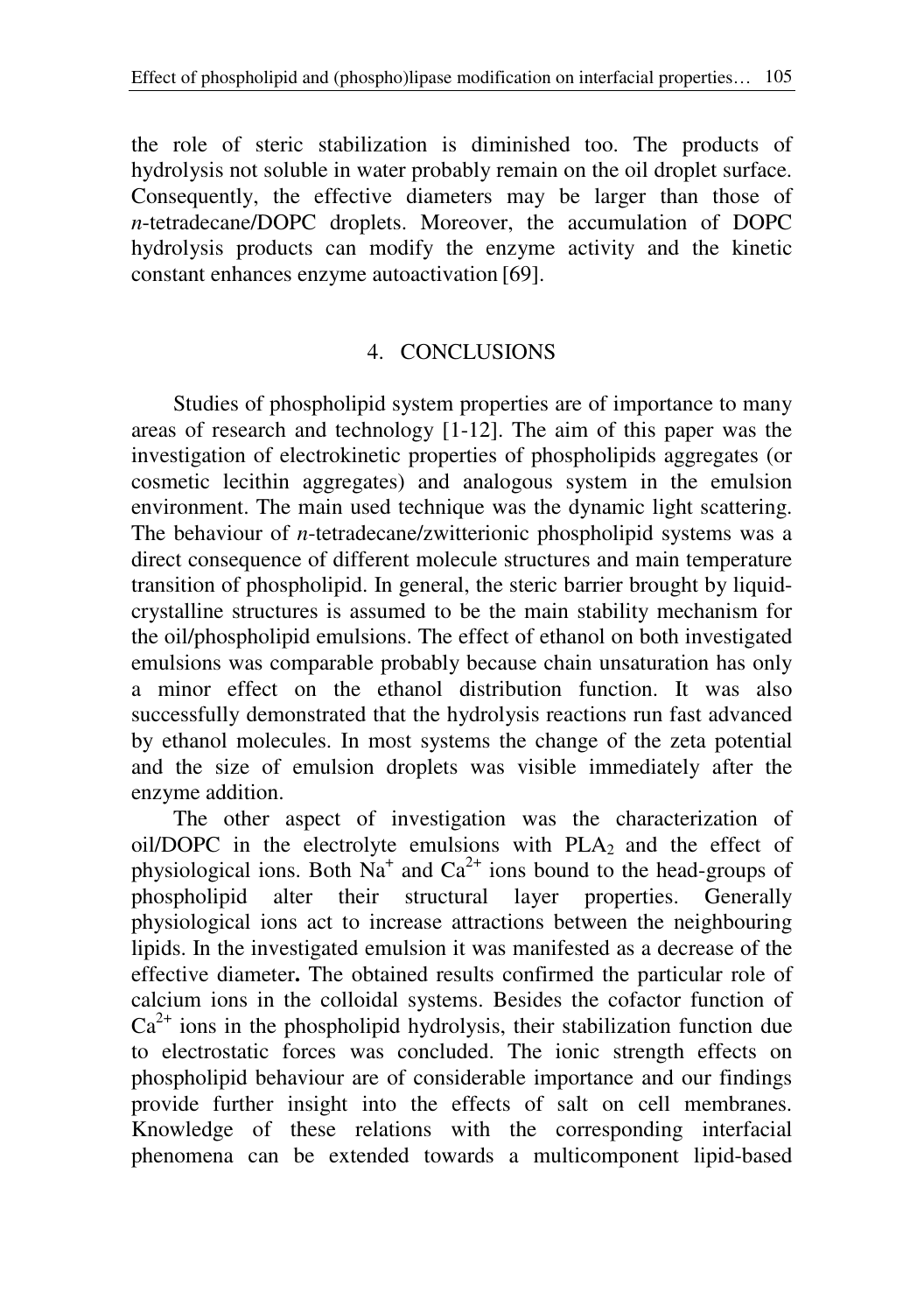emulsion prepared under controlled conditions. It seems that the investigated emulsions are a model system for biotechnological research and for understanding of many biological phenomena.

#### ACKNOWLEDGEMENTS

Support from Marie Curie Initial Training Network "Complex Wetting Phenomena" (Project number 607861) is highly appreciated.

#### REFERENCES

- [1] Z. Wang and S. Yang, *Langmuir*, **24**, 11616, (2008).
- [2] L. K. Nielsen, J. Risbo, T. H. Callisen and T. Bjørnholm, *Bioch. Biophys. Acta*, **1420**, 266, (1999).
- [3] L. K. Nielsen, K. Balashev, T. H. Callisen and T. Bjørnholm, *Biophys. J.*, **83**, 2617, (2002).
- [4] S. F. Nagle and S. Tristram-Nagle, *Bioch. Biophys. Acta*, **1469**, 159, (2000).
- [5] M. N. Jones, *Adv. Colloid Interface Sci*., **54**, 93, (1995).
- [6] D. E. Dunstan and D. A Saville, *J. Chem. Soc. Faraday Trans.*, **89**, 527, (1993).
- [7] K. Jorgensen, *FEBS Lett*., **531**, 23, (2002).
- [8] S. Chen and H. D. Abruna, *Langmuir*, **13,** 5969, (1997).
- [9] S. F. Nagle and S. Tristram-Nagle, *Biochem. Biophys. Acta*, **1420**, 266, (1999).
- [10] M. Langer and K. Kubica, *Chem. Phys. Lipids*, **101**, 3, (1999).
- [11] V. L. Shapovalov, *Thin Solid Films*, **327**, 599, (1998).
- [12] J. Sabin, G. Prieto, J. M. Ruso, R. Hidalgo-Alvarez and F. Sarmiento, *Eur. Phys. J. E*, **20**, 401, (2006).
- [13] C. E. Stauffer, Emulsifiers, WNT, Warsaw, 2001.
- [14] A. Aloulou, J. A. Rodrigez, S. Fernandez, D. van Oosterhout, D. Puccinelli and F. Carriere, *Biochim. Biophys. Acta*, **761**, 995, (2006).
- [15] M. T. Neves Petersen, P. Fojan and S. Petersen, *J. Biotechnol*., **85**, 115 (2001).
- [16] H. Haiker, H. Lengsfeld, P. Hadvary and F. Carriere, *Biochim. Biophys. Acta*, **1682**, 72, (2004).
- [17] M. Mirza, Y. Guo, K. Arnold, C. J. van Oss and S. Ohki, *J. Dispers. Sci. Technol*., **19**, 951, (1998).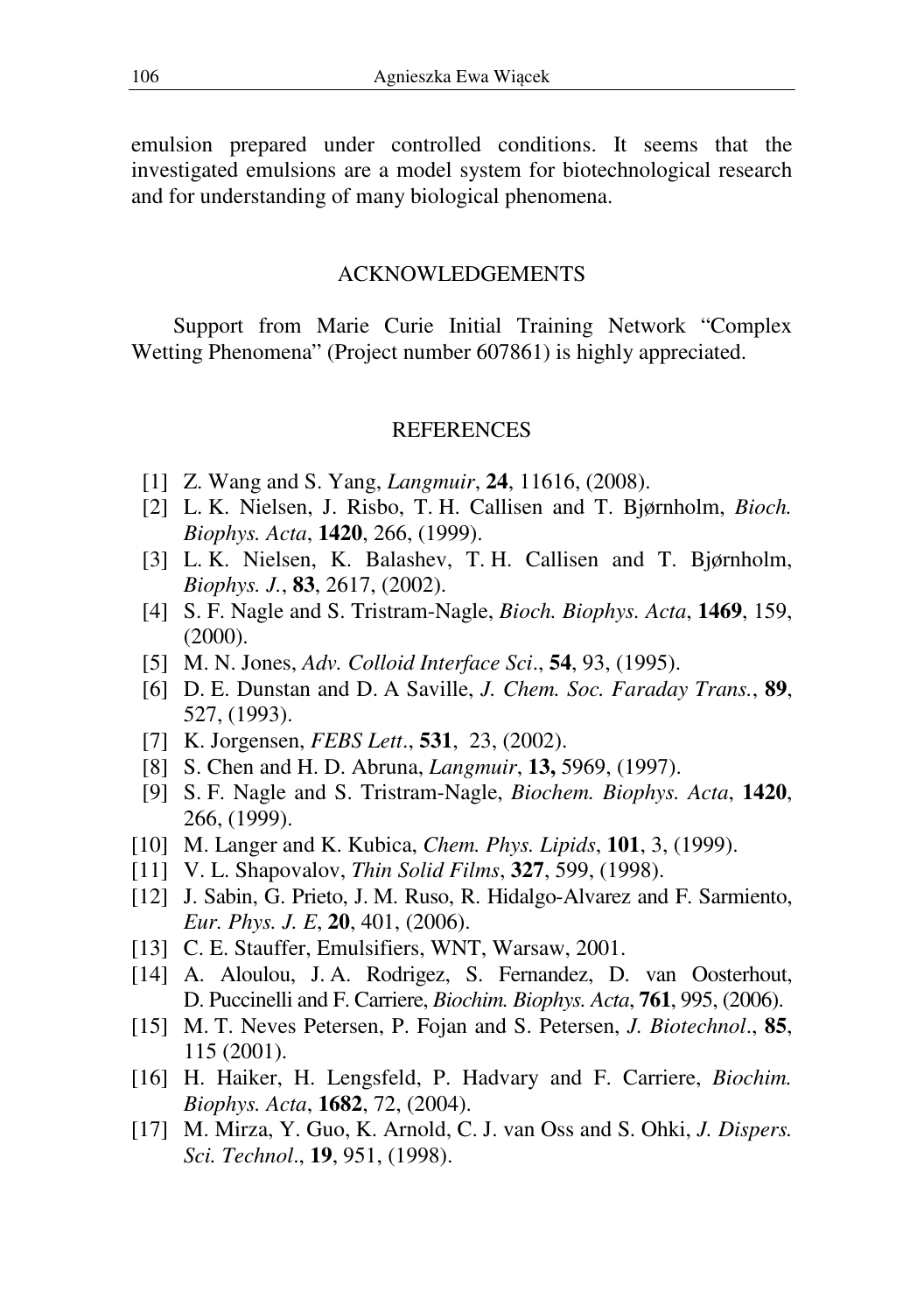- [18] D. Pinisetty, D. Moldovan and R. Devireddy, *Ann. Biomed. Eng*., **34** (9), 1442, (2006).
- [19] C. J. van Oss, Interfacial Forces in Aqueous Media, Marcel Dekker, New York, 1994.
- [20] J. D. Bell and M. L. Baker, *Biochemistry*, **34**, 11551, (1995).
- [21] L. K. Nielsen, K. Balashev, T. H. Callisen and T. Bjornholm, *Biophys. J*., **83**, 2617, (2002).
- [22] A. E. Wiącek, *Colloids Surf. A*, **302**, 141, (2007).
- [23] M. Grandbois, H. Clausen-Schumann and H. Gaub, *Biophys. J*., **74**, 2398, (1998).
- [24] E. Chibowski and A. E. Wiącek, in: A.V. Delgado (Ed.), Interfacial Electrokinetics and Electrophoresis, Marcel Dekker, New York, 2001, p. 893.
- [25] A. E. Wiącek and E. Chibowski, *Colloids Surf. A: Physicochem. Eng. Aspects*, **159**, 253, (1999).
- [26] E. F. Grabowski and J. D. Morison, in: B. Dahneke (Ed.), Particle Size Distributions from Analysis of Quasi-Elastic Light Scattering Data, Wiley, New York, 1983.
- [27] N. A. M. Besseling and J. Lyklema, *J. Phys. Chem.*, **101,** 760, (1997).
- [28] E. Chibowski, A. E. Wiącek, L. Hołysz and K. Terpiłowski, *Langmuir*, **21** (10), 4347, (2005).
- [29] E. Chibowski, A.E. Wiącek, L. Hołysz and K. Terpiłowski, *Langmuir*, **21** (17), 7662, (2005).
- [30] J. Jabłoński, W. Janusz and J. Szczypa, *J. Dispers. Sci. Technol*., **20**, 165, (1999).
- [31] R. O'Brien and L. R. White, *J. Chem. Soc., Faraday Trans*., **2** (74), 1607, (1978).
- [32] R. J. Hunter, Zeta Potential in Colloid Science, Academic Press, London/San Francisco, 1981.
- [33] R. R. Netz, Curr. Opin. *Colloid Interface Sci*., **9**, 192, (2004).
- [34] S. Zhou, *J. Colloid Interface Sci*., **208**, 347, (1998).
- [35] H. Oshima, *J. Colloid Interface Sci*., **171,** 525, (1995).
- [36] H. Oshima, *J. Colloid Interface Sci.*, **247,** 18, (2002).
- [37] T. L. Phang and E. I. Franses, *Langmuir*, **22**, 1609, (2006).
- [38] A. E. Wiącek, *Colloids Surf.*, A **332,** 150, (2009).
- [39] M. B. Abramson, R. Katzman, C. E. Wilson and H. P. Gregor, *J. Biol. Chem*., **239,** 4066, (1964).
- [40] M. Jurak and E. Chibowski, *Langmuir*, **22,** 7226, (2006).
- [41] K. Gong, S. S. Feng, M. L. Go and P. H. Soew, *Colloids Surf. A*, **207**, 113, (2002).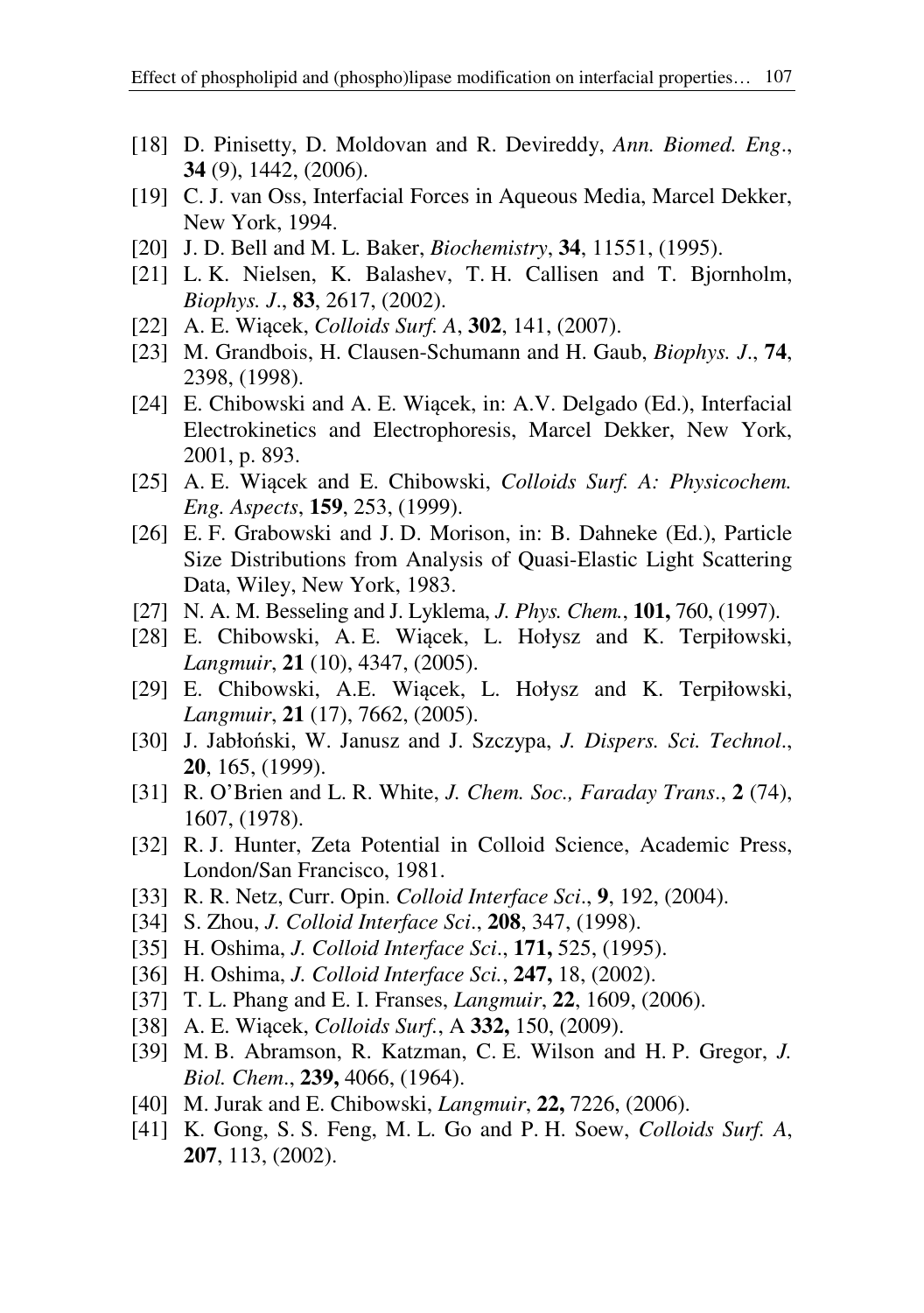- [42] D. Ghosh and J. Tinoco, *Biochim. Biophys. Acta B*, **266,** 41, (1972).
- [43] C. D. Stubbs, T. Kouyama, K. Kinosita Jr. and A. Ikegami, *Biochemistry*, **20**, 4257, (1981).
- [44] Z. V. Leonenko, E. Finot, H. Ma, T. E. S. Dahms and D. T. Cramb, *Biophys. J*., **86,** 3783, (2004).
- [45] P. G. de Gennes, *Adv. Colloid Interface Sci*., **27**, 189, (1987).
- [46] S. A. Pandit, D. Bostick and M. L. Berkowitz, *Biophys. J*., **84**, 3743, (2003).
- [47] K. Satoh, *Biochem. Biophys. Acta*, **1239**, 239, (1995).
- [48] I. Brzozowska and Z. A. Figaszewski, *Colloids Surf. B*, **27**, 303, (2003).
- [49] R. Bartucci, N. Gulfo and L. Sportelli, *Biochim. Biophys. Acta,*  **1025**, 117, (1990).
- [50] K. Makino, T. Yamada, M. Kimura T. Oka, H. Ohshima and T. Kondo, *Biophys. Chem*., **41**, 175, (1991).
- [51] M. J. Higgins, M. Polcik, T. Fukuma, J. E. Sader, Y. Nakayama and S. P. Jarvis, *Biophys. J*., **91**, 2532, (2006).
- [52] S. Nir, *Prog. Surf. Sci.*, **8**, 1, (1977).
- [53] E. Chibowski, A. V. Delgado, K. Rudzka, A. Szcześ and L. Hołysz, *J. Colloid Int. Sci*., **353**, 281, (2011).
- [54] E. Terama, O. H. S. Ollila, E. Salonen, A. C. Rowat, Ch. Trandum, P. Westh, M. Patra, M. Karttunen and I. Vattulainen, *J. Phys. Chem. B.*, **112**, 4131, (2008).
- [55] M. Weis and M. Kopiani, *Eur. Biophys. J*., **37**, 893, (2008).
- [56] M. Patra, E. Salonen, E. Terama, I. Vattulainen, R. Faller, B. W. Lee, J. Holopainen and M. Karttunen, *Biophys. J*., **90**, 1121, (2006).
- [57] J. Balsinde, *Biochim. Biophys. Acta*, **1169**, 54, (1993).
- [58] J. Warwicker, I. Mueller-Harvey, I. Sumnerand and K. M. Bhat, *J. Mol. Biol*., **236**, 904, (1994).
- [59] H. P. Wacklin, F. Tiberg, G. Fragneto and R. K. Thomas, *Biochim. Biophys. Acta,* **1768,** 1036, (2007).
- [60] B. Heurtault, P. Saulnier, B. Pech, J.E. Proust and J.-P. Benoit, *Biomaterials*, **24**, 4283, (2003).
- [61] M. A. Kisel, S. V. Kuchuro and N. M. Litvinko, *Biochemistry*, **66**  (2), 168, (2001).
- [62] M. Rosario Rodríguez Niňo, A. Lucero Caro and J. M. Rodríguez Patino, *Colloids Surf. B*, **69**, 15, (2008).
- [63] S. Kaneshina, H. Ichimori, T. Hata and H. Matsuki, *Bioch. Biophys. Acta*, **1374,** 1, (1998).